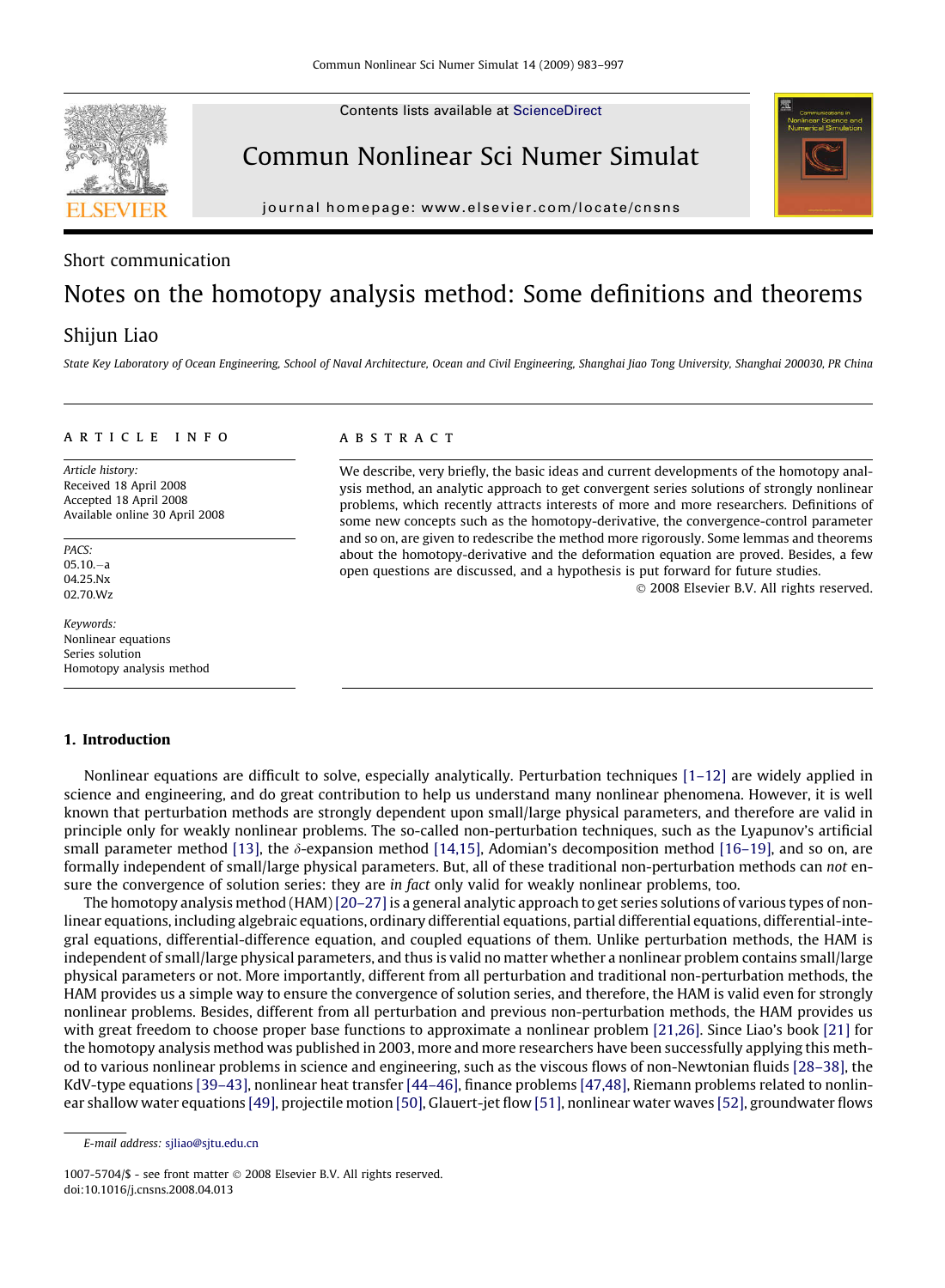<span id="page-1-0"></span>[\[53\],](#page-14-0) Burgers–Huxley equation [\[54\]](#page-14-0), time-dependent Emden–Fowler type equations [\[55\],](#page-14-0) differential-difference equation [\[56\],](#page-14-0) Laplace equation with Dirichlet and Neumann boundary conditions [\[57\],](#page-14-0) thermal–hydraulic networks [\[58\]](#page-14-0), boundary layer flows over a stretching surface with suction and injection [\[59\]](#page-14-0), and so on. Especially, some new solutions of a few nonlinear equations are reported [\[60,61\]](#page-14-0): these new solutions have *never* been reported by all other previous analytic methods and *even* by numerical methods. This shows the great potential of the HAM for strongly nonlinear problems in science and engineering.

The HAM is based on homotopy, a fundamental concept in topology and differential geometry [\[62\],](#page-14-0) which can be traced back to Poincaré [\[63\]](#page-14-0). Briefly speaking, by means of the HAM, one constructs a continuous mapping of an initial guess approximation to the exact solution of considered equations. An auxiliary linear operator is chosen to construct such kind of continuous mapping, and an auxiliary parameter is used to ensure the convergence of solution series. The method enjoys great freedom in choosing initial approximations and auxiliary linear operators. By means of this kind of freedom, a complicated nonlinear problem can be transferred into an infinite number of simpler, linear sub-problems, as shown by Liao and Tan [\[26\]](#page-13-0).

For example, let us consider a nonlinear algebraic equation

$$
f(x)=0.
$$

First of all, we construct such a homotopy:

$$
\mathscr{H}[x;q]=(1-q)[f(x)-f(x_0)]+qf(x),
$$

where  $x_0$  is an initial guess of x, and  $q \in [0,1]$  is called homotopy-parameter.<sup>1</sup> Obviously, at  $q = 0$  and  $q = 1$ , one has

$$
\mathscr{H}[x;0] = f(x) - f(x_0), \quad \mathscr{H}[x;1] = f(x),
$$

respectively. Thus, as  $q$  increases from 0 to 1,  $\mathscr{H} [x; q]$  varies continuously from  $f(x) - f(x_0)$  to  $f(x)$ . Such kind of continuous variation is called deformation in topology [\[62\].](#page-14-0) Now, enforcing  $\mathcal{H}[x; q] = 0$ , i.e.

 $(1 - q)[f(x) - f(x_0)] + qf(x) = 0,$ 

we have now a family of algebraic equations. Obviously, the solution of the above family of algebraic equations is dependent upon the homotopy-parameter  $q$ . So, the family of equations can be rewritten as

$$
(1-q)\{f[\phi(q)] - f(x_0)\} + qf[\phi(q)] = 0. \tag{1}
$$

At  $q = 0$ , it gives

 $f[\phi(q)] - f(x_0) = 0$ , when  $q = 0$ ,

whose solution is obviously

$$
\phi|_{q=0} = \phi(0) = x_0.
$$

At  $q = 1$ , one has

$$
f[\phi(q)] = 0
$$
, when  $q = 1$ .

It is exactly the same as the original algebraic equation  $f(x) = 0$ , thus

 $\phi|_{q=1} = \phi(1) = x.$ 

Therefore, as the homotopy-parameter q increases from 0 to 1,  $\phi(q)$  varies (or deforms) from the initial guess  $x_0$  to the solution x of  $f(x) = 0$ . We call the family of equations like (1) the zeroth-order deformation equation (the more rigorous definition will be given in the following section).

Because  $\phi(q)$  is now a function of the homotopy-parameter q, we can expand it into Maclaurin series

$$
\phi(q) = x_0 + \sum_{k=1}^{+\infty} x_k q^k, \tag{2}
$$

where  $\phi(0) = x_0$  is employed, and

$$
x_k = \frac{1}{k!} \frac{\partial^k \phi(q)}{\partial q^k} \bigg|_{q=0} = D_k(\phi). \tag{3}
$$

Here, the series (2) is called homotopy-series,  $D_k(\phi)$  is called the kth-order homotopy-derivative of  $\phi$  (more rigorous definitions and some related theorems will be given in the following section). If the homotopy-series (2) is convergent at  $q = 1$ , then using the relationship  $\phi(1) = x$ , one has the so-called homotopy-series solution

$$
x = x_0 + \sum_{k=1}^{+\infty} x_k.
$$
 (4)

Unfortunately, convergence radii of many Maclaurin series of functions are less than 1. So, here, we had to assume that the homotopy-series is convergent at  $q = 1$ . This restriction can be overcome by introducing an auxiliary parameter, as shown later.

<sup>&</sup>lt;sup>1</sup> In the theory of topology, *q* is called the embedding parameter.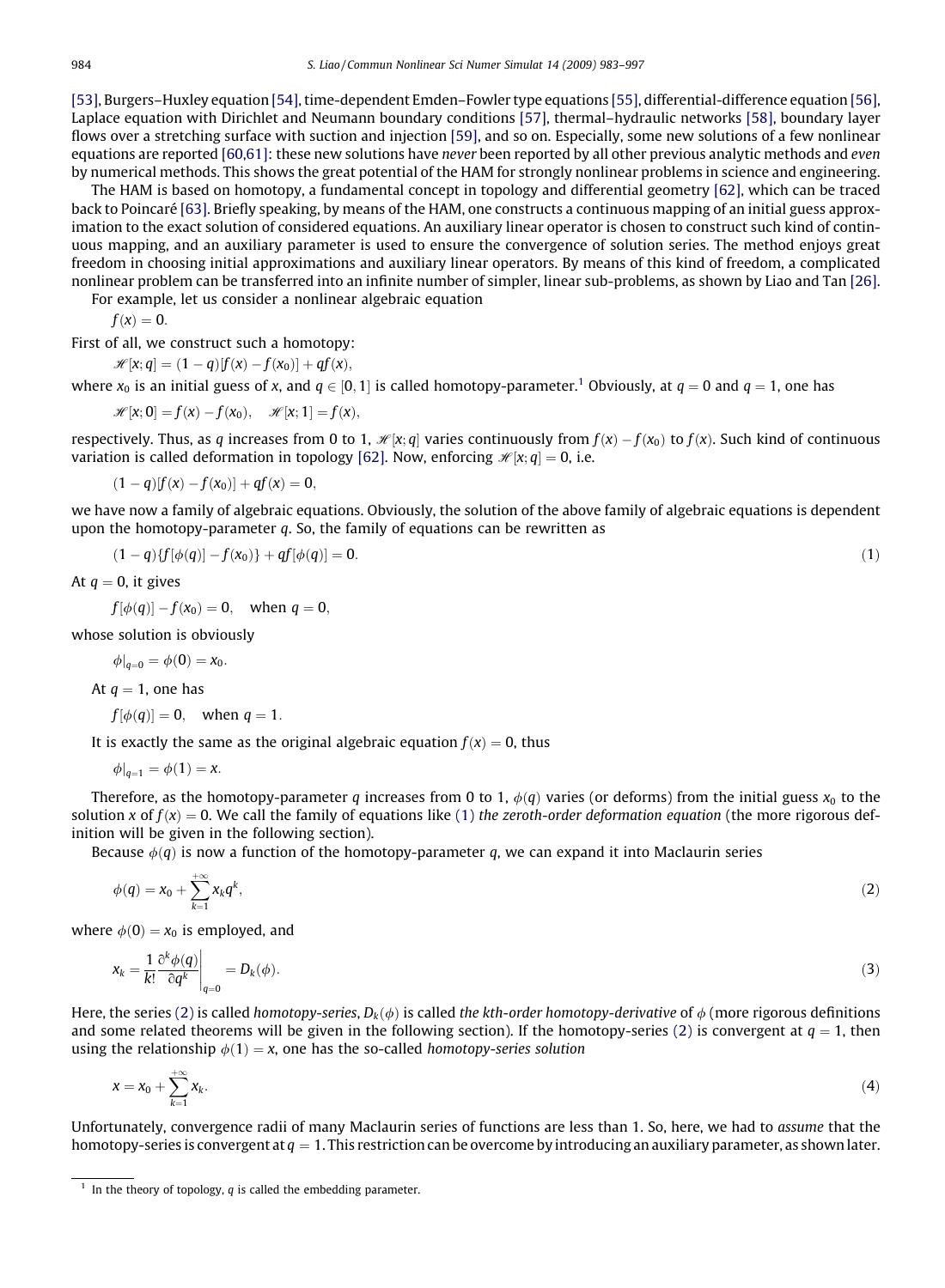<span id="page-2-0"></span>According to the fundamental theorem of calculus about Taylor series, the coefficient  $x_k$  of the homotopy-series [\(2\)](#page-1-0) is unique. Therefore, the governing equation of  $x_k$  is unique, too, and can be deduced directly from the zeroth-order deformation equation [\(1\).](#page-1-0) Taking the 1st-order homotopy-derivative on both sides of the zeroth-order deformation equation [\(1\)](#page-1-0) gives the so-called 1st-order deformation equation:

$$
x_1f^\prime(x_0)+f(x_0)=0,
$$

whose solution is

$$
x_1 = -\frac{f(x_0)}{f'(x_0)}.
$$

Taking the 2nd-order homotopy-derivative<sup>2</sup> on both sides of [\(1\)](#page-1-0) gives the 2nd-order deformation equation:

$$
x_2f'(x_0) + \frac{1}{2}x_1^2f''(x_0) = 0,
$$

whose solution is

$$
x_2=-\frac{x_1^2 f''(x_0)}{2f'(x_0)}=-\frac{f^2(x_0)f''(x_0)}{2[f'(x_0)]^3}.
$$

In this way, one obtains  $x_k$  one by one in the order  $k = 1, 2, 3, \ldots$ . Here, we emphasize that all of these high-order deformation equations are linear, and therefore are easy to solve. Then, we have the 1st-order homotopy-series approximation

$$
x \approx x_0 + x_1 = x_0 - \frac{f(x_0)}{f'(x_0)}\tag{5}
$$

and the 2nd-order homotopy-series approximation

$$
x \approx x_0 + x_1 + x_2 = x_0 - \frac{f(x_0)}{f'(x_0)} - \frac{f^2(x_0)f''(x_0)}{2[f'(x_0)]^3}.
$$
\n(6)

Note that (5) is exactly the same as the famous Newton's iteration formula, and thus (6) can be regarded as the 2nd-order Newton's iteration formula. In fact, one can give a family of Newton's iteration formula in a similar way.

The above analytic approach is independent of any physical parameters at all: no matter whether a nonlinear problem contains small/large physical parameters or not, one can always introduce the homotopy-parameter  $q \in [0,1]$  to construct a zeroth-order deformation equation and then to get the homotopy-series solution. Unfortunately, the homotopy-series like [\(2\)](#page-1-0) is not always convergent at  $q = 1$ , therefore the corresponding homotopy-series solution [\(4\)](#page-1-0) might be divergent. For example, it is well-known that Newton's 1st-order iteration formula (5) often gives divergent results. This is mainly because the above approach is based on such a assumption that the homotopy-series like [\(2\)](#page-1-0) is convergent at  $q = 1$ , but this assumption does not hold in general, especially for nonlinear problems with strong nonlinearity. To overcome this restriction of the early HAM, Liao [\[22\]](#page-13-0) introduced an auxiliary parameter  $\hbar{\neq}0$  to construct such a kind of zeroth-order deformation equation

$$
(1-q)\{f[\phi(q)] - f(x_0)\} = qhf[\phi(q)].
$$
\n(7)

Since  $\hbar{\neq}0$ , the above equation at  $q=1$  becomes

$$
hf[\phi(q)]=0, \quad \text{when } q=1,
$$

which is equivalent to the original equation  $f(x) = 0$ , provided  $x = \phi(1)$ . All other formulas like [\(2\) and \(4\)](#page-1-0) are the same, except the high-order deformation equation. Similarly, taking the 1st-order homotopy-derivative on both sides of (7), we have the corresponding 1st-order deformation equation

$$
x_1f'(x_0)-\hbar f(x_0)=0,
$$

whose solution is

$$
x_1=h\frac{f(x_0)}{f'(x_0)}.
$$

Taking the 2nd-order homotopy-derivative on both sides of (7) gives the 2nd-order deformation equation:

$$
x_2f'(x_0)-(1+\hbar)x_1f'(x_0)+\frac{1}{2}x_1^2f''(x_0)=0,
$$

whose solution is

$$
x_2 = (1 + h)x_1 f'(x_0) - \frac{x_1^2 f''(x_0)}{2f'(x_0)} = h(1 + h)f(x_0) - \frac{f^2(x_0)f''(x_0)}{2[f'(x_0)]^3}.
$$

<sup>&</sup>lt;sup>2</sup> According to the definition [\(3\),](#page-1-0) we here differentiates the zeroth-order deformation equation [\(1\)](#page-1-0) twice with respect to q, then divides by 2! and finally sets  $q = 0$ .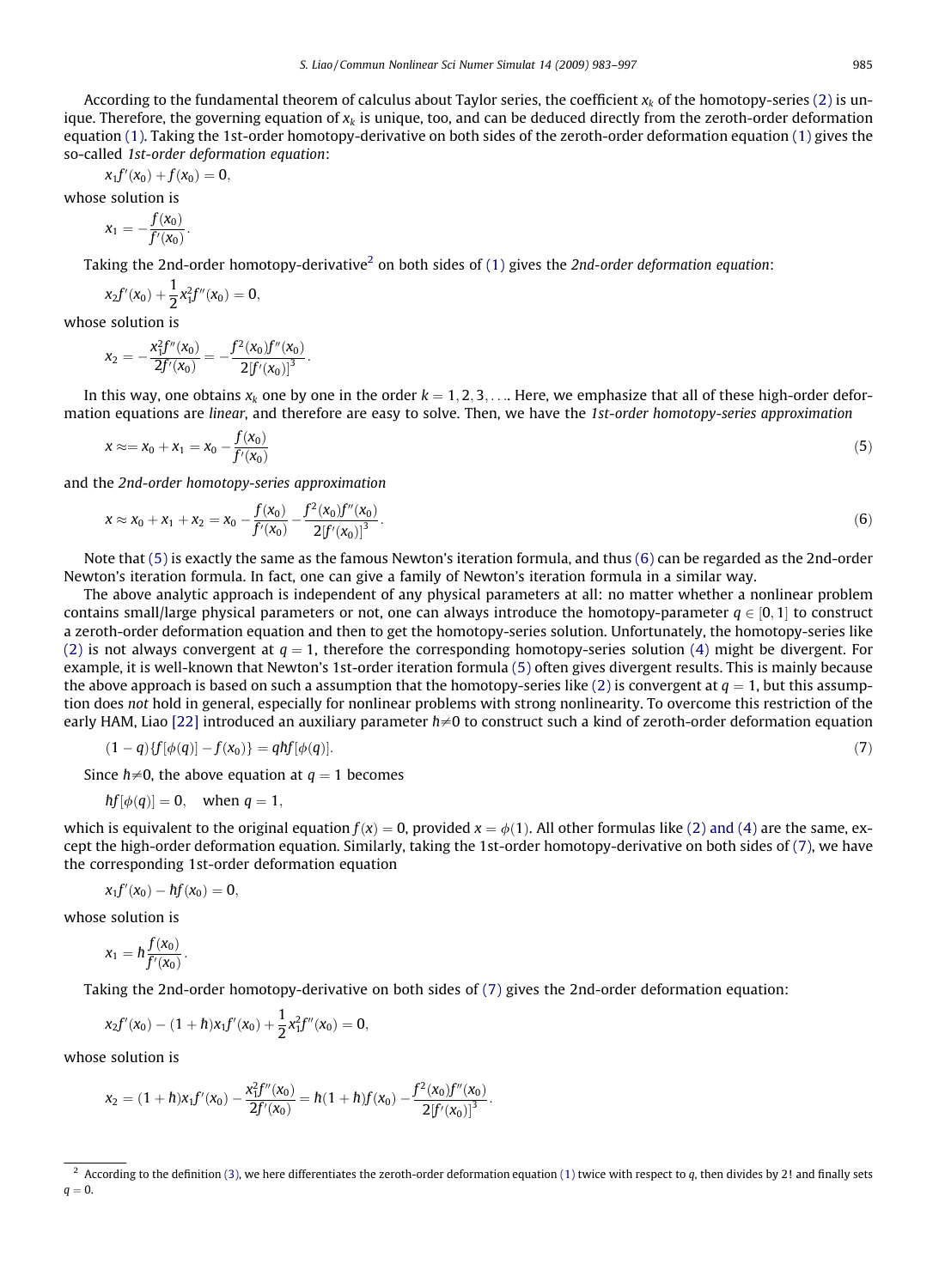<span id="page-3-0"></span>Similarly, one has the corresponding first-order homotopy-series approximation

$$
x \approx x_0 + x_1 = x_0 + h \frac{f(x_0)}{f'(x_0)},
$$
\n(8)

and the corresponding 2nd-order homotopy-series approximation

$$
x \approx x_0 + x_1 + x_2 = (1 + h + h^2)x_0 + h \frac{f(x_0)}{f'(x_0)} - \frac{f^2(x_0)f''(x_0)}{2[f'(x_0)]^3}.
$$
\n(9)

Obviously, [\(5\) and \(6\)](#page-2-0) are special cases of (8) and (9) when  $\hbar=-1$ , respectively. The auxiliary-parameter  $\hbar$  in [\(5\)](#page-2-0) can be regarded as a iteration factor that is widely used in numerical computations. It is well known that a properly chosen iteration factor can ensure the convergence of iteration. Similarly, it is found that the convergence of the homotopy-series like [\(2\)](#page-1-0) is dependent upon the value of *h*: one can ensure the convergence of the homotopy-series solution simply by means of choos-ing a proper value of h, as shown by Liao [\[21–23,25,26,60\]](#page-13-0) and others [\[28\]](#page-13-0)-[\[59\]](#page-14-0). In fact, it is the auxiliary parameter h that provides us, for the first time, a simple way to ensure the convergence of series solution. Due to this reason, it seems reasonable to rename h the convergence-control parameter, which was suggested by Dr. Pradeep Siddheshwar in our private discussions.

It should be emphasized that, without the use of the convergence-parameter  $\hbar$ , one had to assume that the homotopy-series like [\(2\)](#page-1-0) is convergent. However, with the use of the convergence-parameter h, such an assumption is *unnecessary*, because it seems that one can always choose a proper value of  $\hbar$  to obtain convergent homotopy-series solution. So, the use of the convergence-parameter h in the zeroth-order deformation equation greatly modifies the early homotopy analysis method. Since then, the homotopy analysis method have been developing greatly, and more generalized zeroth-order deformation equations are suggested by Liao [\[21,23,24,26\].](#page-13-0) Currently, some developments [\[64–66\]](#page-14-0) of the HAM are reported.

At the current stage of the HAM, it is urgently necessary to redescribe this method in a more rigorous way. So, in this paper, definitions of some new concepts such as the homotopy-derivative, the convergence-control parameter, the convergence-control vector, and so on, are given so as to redescribe the method more rigorously. Besides, some lemmas and theorems about the homotopy-derivative and the deformation equation are proved. Furthermore, a few open questions are discussed, and a hypothesis is put forward for future studies. All of these can help the HAM users easily understand this method, and simplify the applications of the HAM for new, complicated nonlinear problems in science and engineering.

#### 2. Properties of homotopy-derivative

As mentioned in Section 1 the so-called homotopy-derivative is used to deduce the high-order deformation equation. Here, we first give rigorous definitions and then prove some properties of the homotopy-derivative. These properties are useful to deduce the high-order deformation equations.

**Definition 2.1.** Let  $\phi$  be a function of the homotopy-parameter q, then

$$
D_m(\phi) = \frac{1}{m!} \left. \frac{\partial^m \phi}{\partial q^m} \right|_{q=0} \tag{10}
$$

is called the *m*th-order homotopy-derivative of  $\phi$ , where  $m \geq 0$  is an integer.

**Definition 2.2.** Let  $\mathcal{N}[u] = 0$  denote a nonlinear equation,  $\phi$  be a function of the homotopy-parameter  $q \in [0,1]$ , whose Maclaurin series is

$$
\phi = \sum_{k=0}^{+\infty} u_k q^k. \tag{11}
$$

The family of equations

$$
\Pi[\phi, q] = 0, \quad q \in [0, 1]
$$

is called the zeroth-order deformation equation of  $\mathcal{N}[u] = 0$ , if, at  $q = 1$ , it is equivalent to the original equation  $\mathcal{N}[u] = 0$  so that

$$
u = \phi|_{q=1} = \sum_{k=0}^{+\infty} u_k,\tag{12}
$$

and besides, its solution is obvious at  $q = 0$ . The series (11) is called the homotopy-series, the series (12) is called homotopyseries solution of  $\mathcal{N}[u] = 0$ , and the equations governing  $u_k$  are called the kth-order deformation equations.

Molabahrami and Khani [\[54\]](#page-14-0) proved the following theorem:

Molabahrami and Khani's Theorem. For homotopy-series

$$
\phi=\sum_{i=0}^{+\infty}u_iq^i,
$$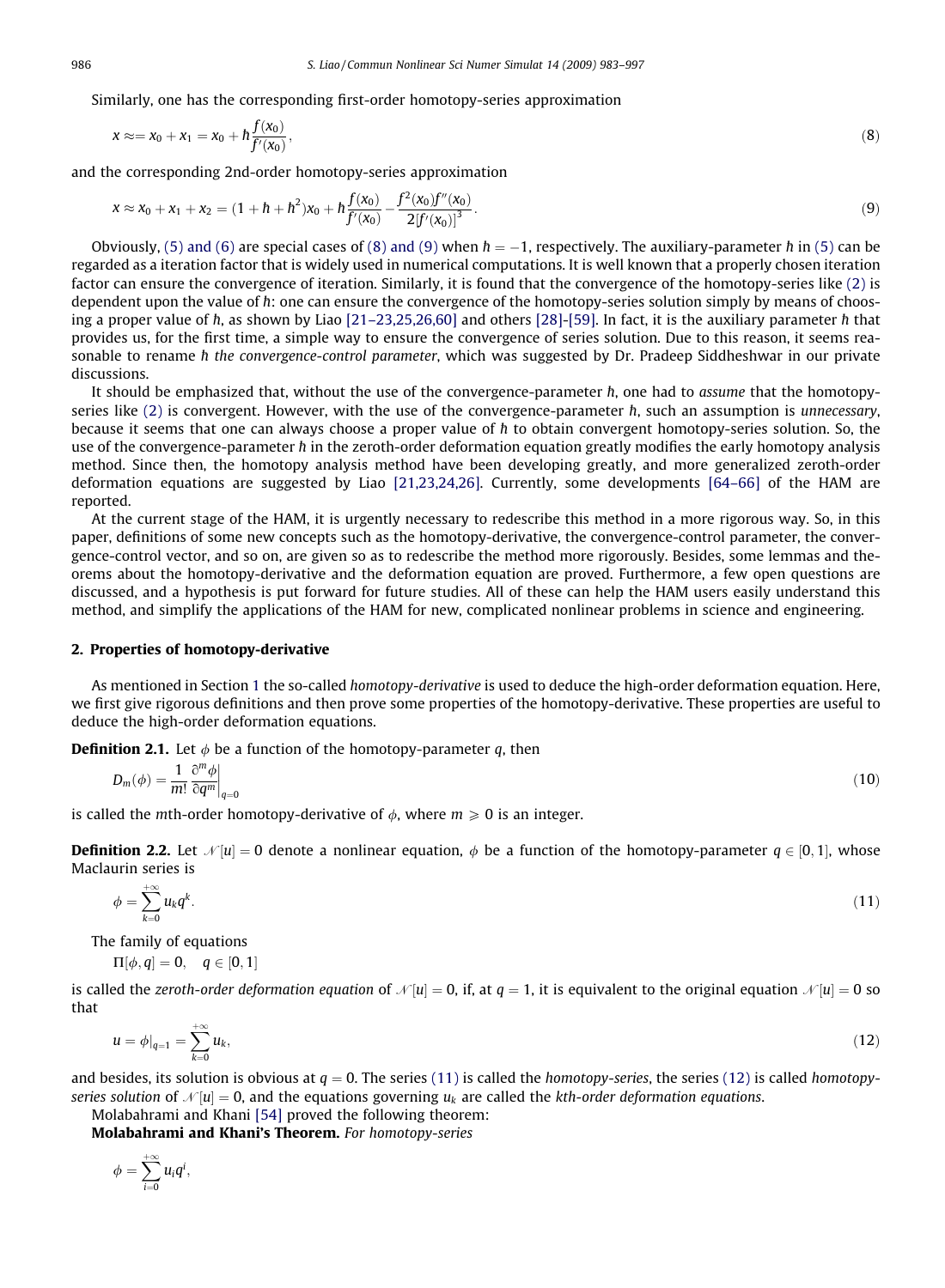<span id="page-4-0"></span>it holds

$$
D_m(\phi^k)=\sum_{r_1=0}^m u_{m-r_1}\sum_{r_2=0}^{r_1} u_{r_1-r_2}\sum_{r_3=0}^{r_2} u_{r_2-r_3}\cdots\sum_{r_{k-2}=0}^{r_{k-3}} u_{r_{k-3}-r_{k-2}}\sum_{r_{k-1}=0}^{r_{k-2}} u_{r_{k-2}-r_{k-1}}u_{r_{k-1}},
$$

where  $m \geq 0$  and  $k \geq 1$  are positive integers.

For details, please refer to Molabahrami and Khani [\[54\]](#page-14-0). Here, we prove some other properties of the homotopyderivative.

**Theorem 2.1.** Let f and g be functions independent of the homotopy-parameter q. For homotopy-series

$$
\phi=\sum_{i=0}^{+\infty}u_iq^i,\quad \psi=\sum_{j=0}^{+\infty}v_jq^j,
$$

it holds

$$
D_m(f\phi + g\psi) = fD_m(\phi) + gD_m(\psi).
$$

**Proof.** Because f and g are independent of q, and besides  $D_m$  defined by [\(10\)](#page-3-0) is a liner operator, it obviously holds

$$
D_m(f\phi + g\psi) = D_m(f\phi) + D_m(g\psi) = fD_m(\phi) + gD_m(\psi). \square
$$

Theorem 2.2. For homotopy-series

$$
\phi=\sum_{i=0}^{+\infty}u_iq^i,\quad \psi=\sum_{j=0}^{+\infty}v_jq^j,
$$

it holds

$$
(a) \quad D_m(\phi) = u_m,
$$

(b) 
$$
D_m(q^k \phi) = D_{m-k}(\phi),
$$
  
\n(c)  $D_m(\phi \psi) = \sum_{i=0}^m D_i(\phi) D_{m-i}(\psi) = \sum_{i=0}^m D_i(\psi) D_{m-i}(\phi),$   
\n(d)  $D_m(\phi^n \psi^l) = \sum_{i=0}^m D_i(\phi^n) D_{m-i}(\psi^l) = \sum_{i=0}^m D_i(\psi^l) D_{m-i}(\phi^n),$ 

where  $m \geq 0$ ,  $n \geq 0$ ,  $l \geq 0$  and  $0 \leq k \leq m$  are integers.

**Proof.** (A) According to Taylor theorem, the unique coefficient  $u_m$  of the Maclaurin series of  $\phi$  is given by

$$
u_m=\frac{1}{m!}\frac{\partial^m\phi}{\partial q^m}\bigg|_{q=0},
$$

which gives (a) by means of the definition of  $D_m(\phi)$ .

(B) It holds

$$
q^{k} \phi = q^{k} \sum_{i=0}^{+\infty} u_{i} q^{i} = \sum_{i=0}^{+\infty} u_{i} q^{i+k} = \sum_{m=k}^{+\infty} u_{m-k} q^{m},
$$

which gives by means of (a) that

$$
D_m(q^k\phi) = u_{m-k} = D_{m-k}(\phi).
$$

(C) According to Leibnitz's rule for derivatives of product, it holds

$$
\frac{\partial^{m}(\phi\psi)}{\partial q^{m}} = \sum_{i=0}^{m} \frac{m!}{i!(m-i)!} \frac{\partial^{i}\phi}{\partial q^{i}} \frac{\partial^{m-i}\psi}{\partial q^{m-i}} = \sum_{i=0}^{m} \frac{m!}{i!(m-i)!} \frac{\partial^{i}\psi}{\partial q^{i}} \frac{\partial^{m-i}\phi}{\partial q^{m-i}},
$$

which gives by the definition [\(10\)](#page-3-0):

$$
D_m(\phi\psi) = \frac{1}{m!} \left. \frac{\partial^m(\phi\psi)}{\partial q^m} \right|_{q=0} = \sum_{i=0}^{+\infty} \left( \frac{1}{i!} \frac{\partial^i \phi}{\partial q^i} \Big|_{q=0} \right) \left( \frac{1}{(m-i)!} \frac{\partial^{m-i} \psi}{\partial q^{m-i}} \Big|_{q=0} \right) = \sum_{i=0}^{+\infty} D_i(\phi) D_{m-i}(\psi).
$$

Similarly, it holds

$$
D_m(\phi\psi)=\sum_{i=0}^{+\infty}D_i(\psi)D_{m-i}(\phi).
$$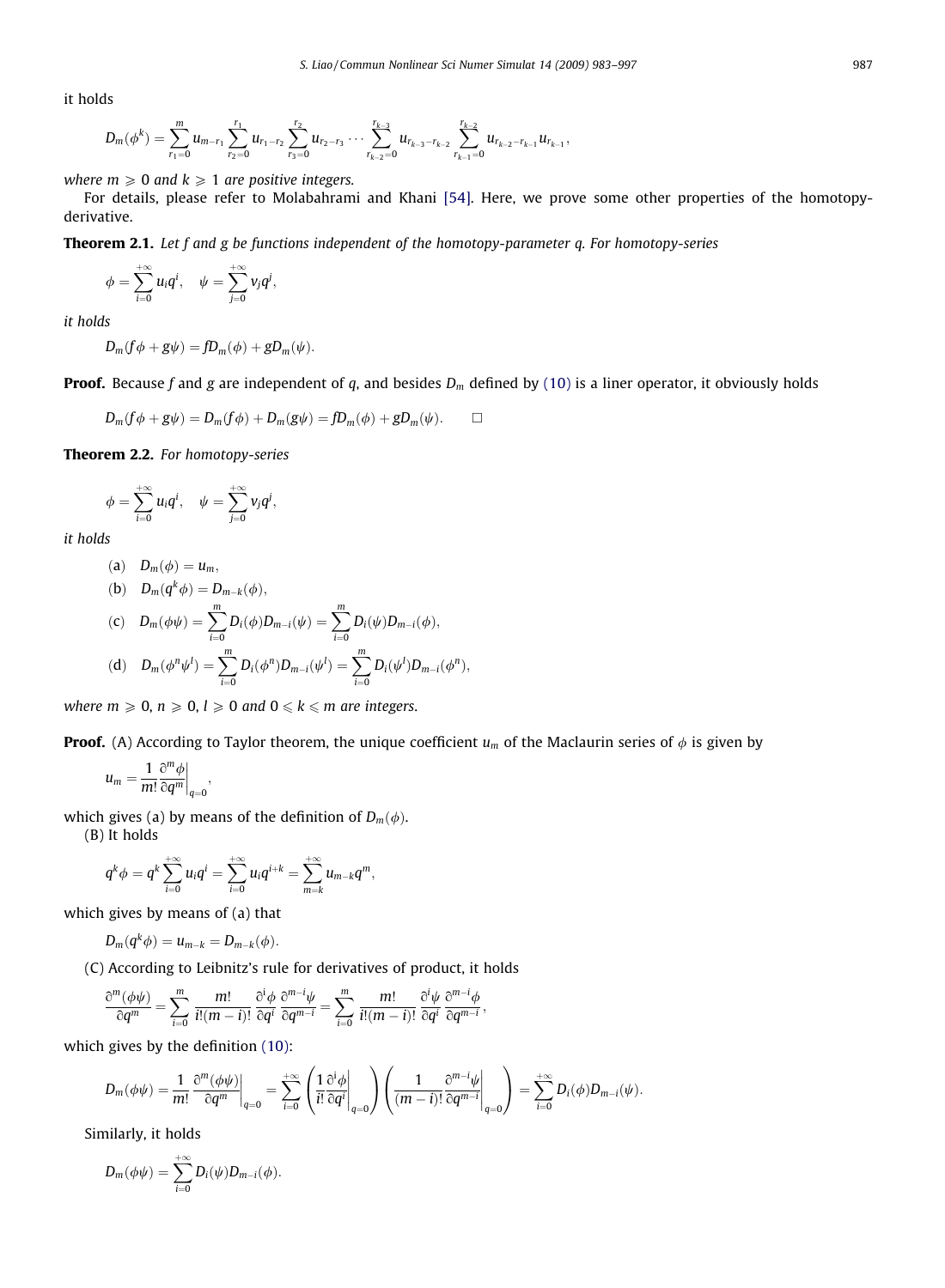<span id="page-5-0"></span>(D) Write  $\Phi = \phi^n$  and  $\Psi = \psi^l$ . According to (c), it holds

$$
D_m(\phi^n\psi^l) = D_m(\Phi\Psi) = \sum_{i=0}^{+\infty} D_i(\Phi)D_{m-i}(\Psi) = \sum_{i=0}^{+\infty} D_i(\phi^n)D_{m-i}(\psi^l).
$$

Similarly, it holds

$$
D_m(\phi^n\psi^l)=\sum_{i=0}^{+\infty}D_i(\psi^l)D_{m-i}(\phi^n),
$$

which ends the proof.  $\square$ 

**Theorem 2.3.** Let  $\mathcal{L}$  be a linear operator independent of the homotopy-parameter q. For homotopy-series

$$
\phi=\sum_{k=0}^{+\infty}u_kq^k,
$$

it holds

$$
D_m(\mathscr{L}\phi)=\mathscr{L}[D_m(\phi)].
$$

**Proof.** Since  $\mathcal{L}$  is independent of q, it holds

$$
\mathscr{L}\phi=\sum_{k=0}^{+\infty}\left[\mathscr{L}(u_k)\right]q^k.
$$

Taking mth-order homotopy-derivative on both sides of the above expression and using [Theorem 2.1](#page-4-0)(a), one has  $D_m(\mathscr{L}\phi) = \mathscr{L}(u_m)$ . On the other side, according to [Theorem 2.1](#page-4-0)(a), it holds obviously  $\mathscr{L}[D_m(\phi)] = \mathscr{L}(u_m)$ . Thus,  $D_m(\mathscr{L}\phi) = \mathscr{L}[D_m(\phi)]$  holds.  $\Box$ 

Theorem 2.4. For homotopy-series

$$
\phi=\sum_{k=0}^{+\infty}u_kq^k,
$$

it holds the recurrence formulas

$$
D_0(e^{\phi}) = e^{u_0},
$$
  
\n
$$
D_m(e^{\phi}) = \sum_{k=0}^{m-1} \left(1 - \frac{k}{m}\right) D_k(e^{\phi}) D_{m-k}(\phi),
$$

where  $m \geq 1$  is integer.

**Proof.** According to the definition [\(10\)](#page-3-0) of the operator  $D_m$ , it holds obviously

$$
D_0(e^{\phi})=e^{u_0}.
$$

Besides, one has

$$
\frac{\partial e^{\phi}}{\partial q} = e^{\phi} \frac{\partial \phi}{\partial q}.
$$

Thus, according to Leibnitz's rule for derivatives of product, it holds

$$
\frac{1}{m!}\frac{\partial^m \mathbf{e}^{\phi}}{\partial q^m} = \frac{1}{m!}\frac{\partial^{m-1}}{\partial q^{m-1}}\left(\mathbf{e}^{\phi}\frac{\partial \phi}{\partial q}\right) = \frac{1}{m}\sum_{k=0}^{m-1}\frac{1}{k!(m-1-k)!}\frac{\partial^k \mathbf{e}^{\phi}}{\partial q^k}\frac{\partial^{m-k}\phi}{\partial q^{m-k}} = \sum_{k=0}^{m-1}\frac{(m-k)}{m}\left[\frac{1}{k!}\frac{\partial^k \mathbf{e}^{\phi}}{\partial q^k}\right]\left[\frac{1}{(m-k)!}\frac{\partial^{m-k}\phi}{\partial q^{m-k}}\right].
$$

Setting  $q = 0$  in above expression and using the definition [\(10\)](#page-3-0), one has

$$
D_m(e^{\phi})=\sum_{k=0}^{m-1}\bigg(1-\frac{k}{m}\bigg)D_k(e^{\phi})D_{m-k}(\phi),
$$

where  $m \geq 1$  is an integer.  $\Box$ 

Theorem 2.5. For homotopy-series

$$
\phi=\sum_{k=0}^{+\infty}u_kq^k,
$$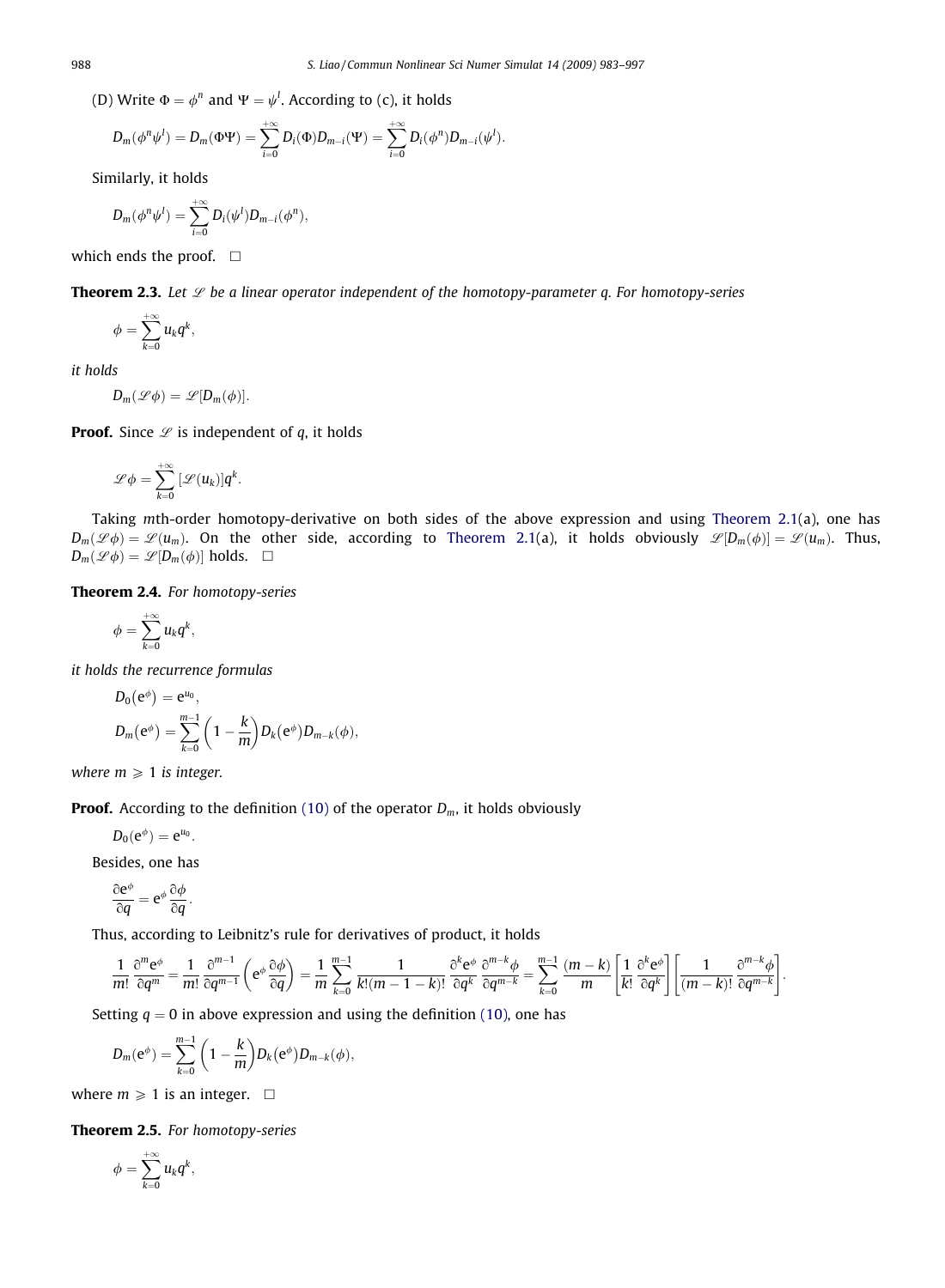<span id="page-6-0"></span>it holds the recurrence formulas

$$
D_0(\sin \phi) = \sin(u_0), \quad D_0(\cos \phi) = \cos(u_0),
$$
  
\n
$$
D_m(\sin \phi) = \sum_{k=0}^{m-1} \left(1 - \frac{k}{m}\right) D_k(\cos \phi) D_{m-k}(\phi),
$$
  
\n
$$
D_m(\cos \phi) = -\sum_{k=0}^{m-1} \left(1 - \frac{k}{m}\right) D_k(\sin \phi) D_{m-k}(\phi),
$$

where  $m \geq 1$  is an integer.

## **Proof.** According to the definition [\(10\)](#page-3-0), it holds obviously

$$
D_0(\sin \phi) = \sin(u_0), \quad D_0(\cos \phi) = \cos(u_0).
$$

Write  $\mathrm{i}=\sqrt{-1}.$  Using Euler formula and [Theorem 2.1,](#page-4-0) it holds for an integer  $m\geqslant 1$  that

$$
D_m(\sin\phi) = D_m\left(\frac{e^{i\phi} - e^{-i\phi}}{2i}\right) = \frac{1}{2i} \left[D_m(e^{i\phi}) - D_m(e^{-i\phi})\right]
$$
\n(13)

and

$$
D_m(\cos \phi) = D_m\left(\frac{e^{i\phi} + e^{-i\phi}}{2}\right) = \frac{1}{2} \left[ D_m(e^{i\phi}) + D_m(e^{-i\phi}) \right].
$$
 (14)

Using [Theorem 2.4](#page-5-0) and then [Theorem 2.1](#page-4-0), we have

$$
D_m(e^{i\phi})=\sum_{k=0}^{m-1}\bigg(1-\frac{k}{m}\bigg)D_k(e^{i\phi})D_{m-k}(i\phi)=i\sum_{k=0}^{m-1}\bigg(1-\frac{k}{m}\bigg)D_k(e^{i\phi})D_{m-k}(\phi)
$$

and similarly,

$$
D_m(e^{-i\phi}) = -i \sum_{k=0}^{m-1} \bigg(1-\frac{k}{m}\bigg) D_k(e^{-i\phi}) D_{m-k}(\phi).
$$

Substituting the above two expressions into (13) and (14), then using [Theorem 2.1](#page-4-0) and Euler formula, we have

$$
D_m(\sin \phi) = \frac{1}{2} \sum_{k=0}^{m-1} \left( 1 - \frac{k}{m} \right) D_{m-k}(\phi) \left[ D_k(e^{i\phi}) + D_k(e^{-i\phi}) \right] = \sum_{k=0}^{m-1} \left( 1 - \frac{k}{m} \right) D_{m-k}(\phi) D_k\left( \frac{e^{i\phi} + e^{-i\phi}}{2} \right)
$$
  
= 
$$
\sum_{k=0}^{m-1} \left( 1 - \frac{k}{m} \right) D_{m-k}(\phi) D_k(\cos \phi),
$$

and similarly

$$
D_m(\cos \phi) = \frac{i}{2} \sum_{k=0}^{m-1} \left( 1 - \frac{k}{m} \right) D_{m-k}(\phi) \left[ D_k(e^{i\phi}) - D_k(e^{-i\phi}) \right] = -\sum_{k=0}^{m-1} \left( 1 - \frac{k}{m} \right) D_{m-k}(\phi) D_k \left( \frac{e^{i\phi} - e^{-i\phi}}{2i} \right)
$$
  
= 
$$
-\sum_{k=0}^{m-1} \left( 1 - \frac{k}{m} \right) D_{m-k}(\phi) D_k(\sin \phi).
$$

This ends the proof.  $\Box$ 

Theorem 2.6. If the two homotopy-series

$$
\phi=\sum_{i=0}^{+\infty}u_iq^i,\quad \psi=\sum_{j=0}^{+\infty}v_jq^j,
$$

satisfy  $\phi = \psi$  in a domain  $q \in [0, a)$ , then  $D_m(\phi) = D_m(\psi)$  and  $u_m = v_m$  for any integer  $m \ge 0$  and a real number  $a > 0$ .

**Proof.** Since  $\phi = \psi$ , it holds

$$
\sum_{k=0}^{+\infty} (u_k - v_k) q^k = 0.
$$

The above expression holds for all points  $q \in [0, a)$ , if and only if

$$
u_m=v_m,\quad m\geqslant 0,
$$

which gives, due to [Theorem 2.2](#page-4-0) (a), that

$$
D_m(\phi) = D_m(\psi). \qquad \Box
$$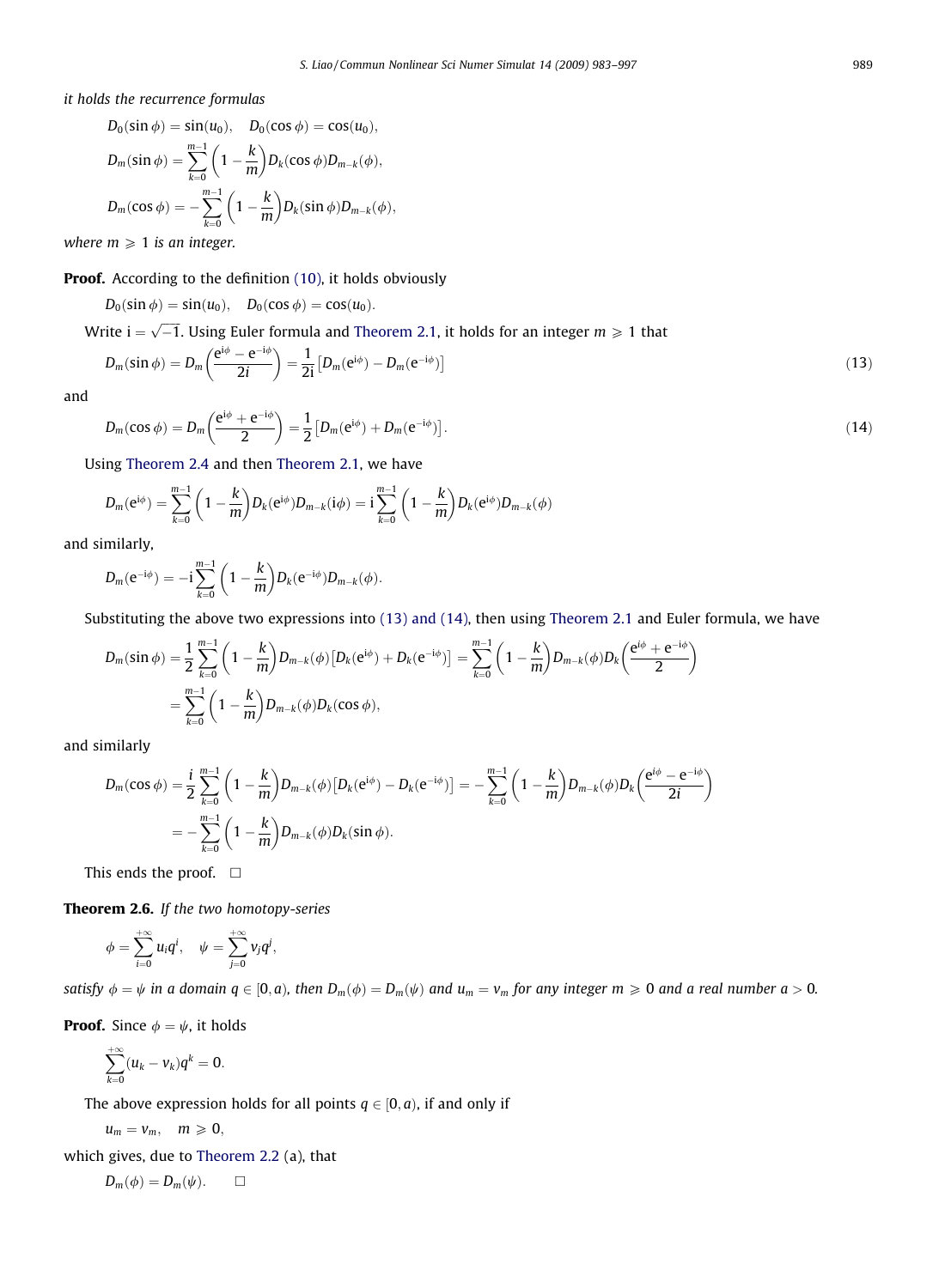<span id="page-7-0"></span>**Remark 2.1.** According to [Theorem 2.5,](#page-5-0) taking the mth-order homotopy-derivative on the two sides of the equation  $\phi = \psi$ gives the same results as equating the like-power of q of the equation  $\phi = \psi$ . Note that, here, it is unnecessary to regard q as small parameter at all. From the above theorem, it is clear that the so-called ''homotopy perturbation method" [\[67,68\]](#page-14-0) (proposed in 1998) is exactly a copy of the early homotopy analysis method (proposed in 1992) and is a special case of the late homotopy analysis method in case of  $\hbar=-1.$  For details, please refer to Abbasbandy [\[44\],](#page-13-0) Hayat & Sajid [\[46,69\].](#page-13-0)

#### 3. Deformation equations

In this section, the properties of homotopy-derivatives proved in Section 2 are employed to deduce the high-order deformation equations for various types of zeroth-order deformation equations.

#### Lemma 3.1. Let

$$
\phi=\sum_{m=0}^{+\infty}u_m(\vec{x},t)q^m
$$

denote a homotopy-series, where  $q \in [0,1]$  is the homotopy-parameter,  $u_m$  is a function of the spatial variable  $\vec{x}$  and the temporal variable t, respectively. Let  $\mathscr L$  denote an auxiliary linear operator with respect to  $\vec x$  and t, and  $u_0$  an guess solution. It holds

$$
D_m\{(1-q)\mathscr{L}[\phi-u_0]\}=\mathscr{L}[u_m(\vec{x},t)-\chi_mu_{m-1}(\vec{x},t)],
$$

where the operator  $D_{m-1}$  is defined by ([10](#page-3-0)) and  $\chi_m$  is defined by

$$
\chi_m = \begin{cases} 0, & m \leq 1, \\ 1, & m > 1. \end{cases}
$$
 (15)

**Proof.** Since  $\mathscr L$  is a linear operator independent of q, it holds

 $(1-q)\mathscr{L}[\phi-u_0]=\mathscr{L}[\phi-q\phi+u_0q-u_0].$ 

Using [Theorems 2.1, 2.2 and 2.3](#page-4-0), we have

$$
D_m\{(1-q)\mathscr{L}[\phi-u_0]\}=D_m\{\mathscr{L}[\phi-q\phi+u_0q-u_0]\}=\mathscr{L}\{D_m[\phi-q\phi+u_0q-u_0]\}=\mathscr{L}[D_m(\phi)-D_m(q\phi)+u_0D_m(q)]
$$
  
=  $\mathscr{L}[u_m-u_{m-1}+u_0D_m(q)],$ 

which equals to  $\mathscr{L}[u_m]$  when  $m=1$ , and  $\mathscr{L}[u_m-u_{m-1}]$  when  $m>1$ , respectively. Thus, using the definition (15) of  $\chi_m$ , it holds

$$
D_m\{(1-q)\mathscr{L}[\phi-u_0]\}=\mathscr{L}[u_m-\chi_mu_{m-1}].\qquad \Box
$$

#### Theorem 3.1. Write

$$
\phi=\sum_{m=0}^{+\infty}u_m(\vec{x},t)q^m,
$$

where  $q \in [0, 1]$  is the homotopy-parameter. Let  $\mathscr L$  denote an auxiliary linear operator,  $\mathscr N$  a nonlinear operator,  $u_0(\vec x, t)$  a guess solution,  $\hbar$  the convergence-control parameter independent of q, and H( $\vec{x},t$ ) an auxiliary function independent of q, respectively. For the zeroth-order deformation equation defined by

$$
(1-q)\mathscr{L}[\phi - u_0] = qhH(\vec{x},t)\mathscr{N}[\phi],\tag{16}
$$

the corresponding mth-order deformation equation ( $m \geq 1$ ) reads

$$
\mathcal{L}[u_m(\vec{x},t) - \chi_m u_{m-1}(\vec{x},t)] = \hbar H(\vec{x},t) D_{m-1}(\mathcal{N}[\phi]),\tag{17}
$$

where the operator  $D_{m-1}$  is defined by ([10](#page-3-0)) and  $\chi_m$  is defined by (15).

#### Proof. Using [Theorem 2.6,](#page-6-0) we have

$$
D_m\{(1-q)\mathscr{L}[\phi-u_0]\}=D_m(q\hbar H(\vec{x},t)\mathscr{N}[\phi]).
$$
\n(18)

According to Lemma 3.1, it holds

 $D_m\{(1-q)\mathscr{L}[\phi-u_0]\}=\mathscr{L}[u_m-\chi_mu_{m-1}]$  $_{1}.$  (19)

According to [Theorems 2.1 and 2.2](#page-4-0), one has

 $D_m(qhH(\vec{x},t)\mathcal{N}[\phi]) = hH(\vec{x},t)D_{m-1}$  $1(\mathcal{N}[\phi]).$  (20)

Substituting (19) and (20) into (18), one has the mth-order deformation equation

 $\mathscr{L}[u_m - \chi_m u_{m-1}] = \hbar H(\vec{x}, t) D_{m-1}(\mathcal{N}[\phi]).$   $\Box$  $\Box$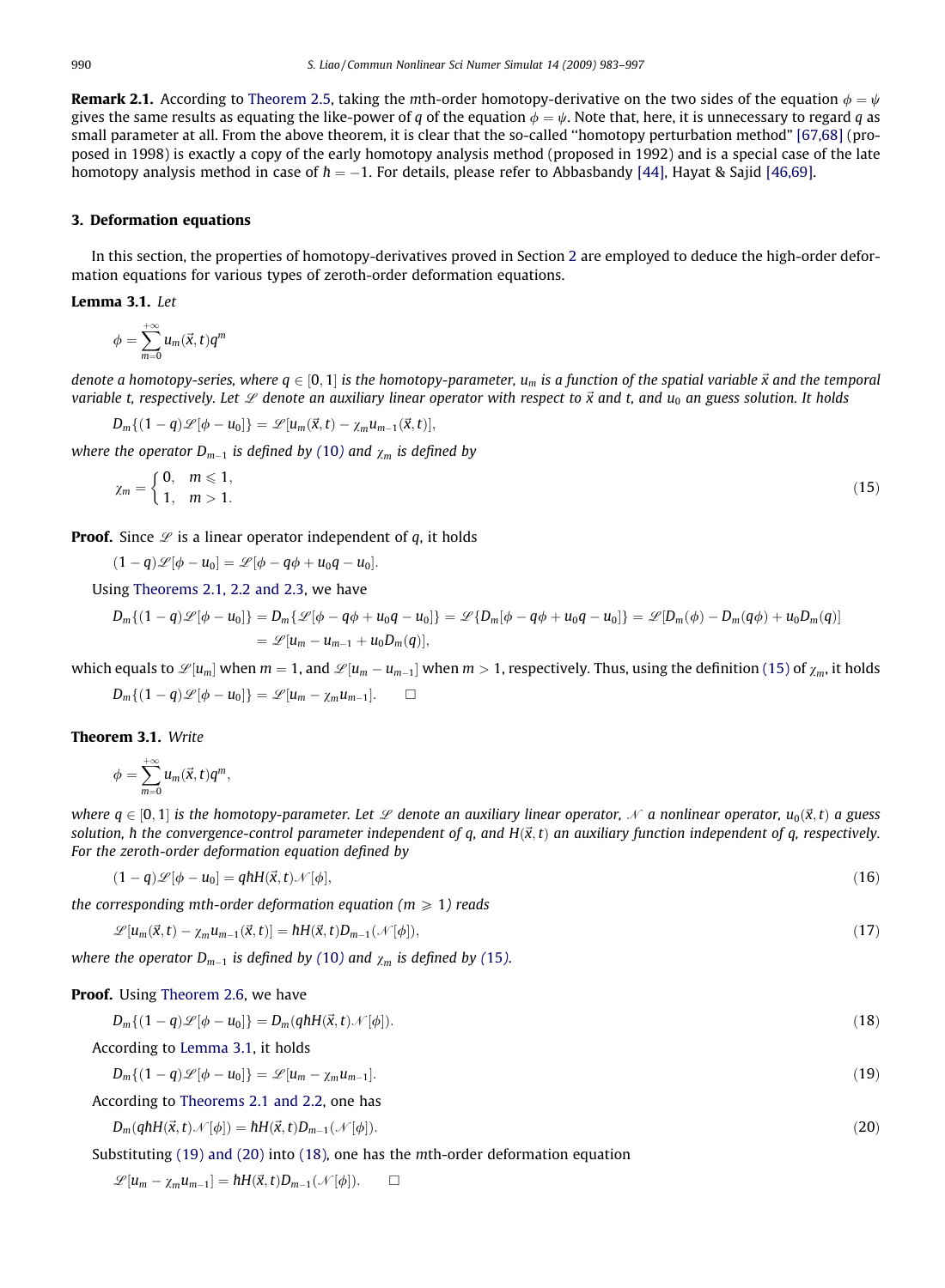# <span id="page-8-0"></span>Theorem 3.2. Write

$$
\phi=\sum_{m=0}^{+\infty}u_m(\vec{x},t)q^m, \quad \psi=\sum_{k=1}^{+\infty}\alpha_kq^k,
$$

where  $q \in [0, 1]$  is the homotopy-parameter and  $\alpha_k$  is a constant. Let  $\mathscr L$  denote an auxiliary linear operator,  $\mathscr N$  a nonlinear operator,  $u_0(\vec{x},t)$  a guess solution, and  $H(\vec{x},t)$  an auxiliary function independent of q, respectively. For the zeroth-order deformation equation defined by

$$
(1-q)\mathscr{L}[\phi - u_0] = H(\vec{x}, t) \left( \sum_{k=1}^{+\infty} \alpha_k q^k \right) \mathscr{N}[\phi], \tag{21}
$$

the corresponding mth-order deformation equation ( $m \ge 1$ ) reads

$$
\mathscr{L}[u_m(\vec{x},t) - \chi_m u_{m-1}(\vec{x},t)] = H(\vec{x},t) \sum_{k=1}^m \alpha_k D_{m-k}(\mathcal{N}[\phi]),\tag{22}
$$

where the operator  $D_k$  is defined by ([10](#page-3-0)) and  $\chi_m$  is defined by ([15](#page-7-0)).

### Proof. Using [Theorem 2.6](#page-6-0), we have

$$
D_m\{(1-q)\mathscr{L}[\phi-u_0]\} = D_m(H(\vec{x},t)\psi\mathscr{N}[\phi]).
$$
\n(23)

According to [Lemma 3.1](#page-7-0), it holds

$$
D_m\{(1-q)\mathscr{L}[\phi-u_0]\}=\mathscr{L}[u_m-\chi_m u_{m-1}].\tag{24}
$$

Using [Theorems 2.1 and 2.2,](#page-4-0) we have

 $D_m(H(\vec{x},t)\psi\mathcal{N}[\phi]) = H(\vec{x},t)\sum^m$  $\sum_{k=0}^m D_k(\psi)D_{m-k}(\mathcal{N}[\phi]) = H(\vec{x},t)\sum_{k=0}^m$  $\sum_{k=0} \alpha_k D_{m-k}(\mathcal{N}[\phi]),$ 

which gives, since  $\alpha_0 = 0$ ,

$$
D_m(H(\vec{x},t)\psi\mathcal{N}[\phi]) = H(\vec{x},t)\sum_{k=1}^m \alpha_k D_{m-k}(\mathcal{N}[\phi]).
$$
\n(25)

Substituting (24) and (25) into (23) ends the proof.  $\Box$ 

Remark 3.1. The zeroth-order deformation equation [\(16\)](#page-7-0) is a special case of the zeroth-order deformation equation (21) in case of  $\alpha_1 = h$  and  $\alpha_k = 0$  for  $k > 1$ .

Theorem 3.3. Write

$$
\phi = \sum_{m=0}^{+\infty} u_m(\vec{x}, t) q^m, \quad \psi = \sum_{k=1}^{+\infty} \beta_k(\vec{x}, t) q^k,
$$

where  $q \in [0,1]$  is the homotopy-parameter,  $\beta_k(\vec{x},t)$  is either equal to zero or a non-zero function, but at least one of them is nonzero. Let  $\mathscr L$  denote an auxiliary linear operator,  $\mathscr N$  a nonlinear operator, and  $u_0(\vec x,t)$  a guess solution, respectively. For the zerothorder deformation equation defined by

$$
(1-q)\mathscr{L}[\phi - u_0] = \left(\sum_{k=1}^{+\infty} \beta_k(\vec{x}, t) q^k\right) \mathscr{N}[\phi],\tag{26}
$$

the corresponding mth-order deformation equation ( $m \ge 1$ ) reads

$$
\mathcal{L}[u_m(\vec{x},t)-\chi_mu_{m-1}(\vec{x},t)]=\sum_{k=1}^m\beta_k(\vec{x},t)D_{m-k}(\mathcal{N}[\phi]),\qquad (27)
$$

where the operator  $D_k$  is defined by ([10](#page-3-0)) and  $\chi_m$  is defined by ([15](#page-7-0)).

Proof. Using [Theorem 2.6](#page-6-0), we have

 $D_m\{(1-q)\mathscr{L}[\phi-u_0]\}=D_m(\psi\mathscr{N}[\phi]).$  (28)

According to [Lemma 3.1](#page-7-0), it holds

 $D_m\{(1-q)\mathscr{L}[\phi-u_0]\}=\mathscr{L}[u_m-\chi_mu_{m-1}]$  $_{1}.$  (29)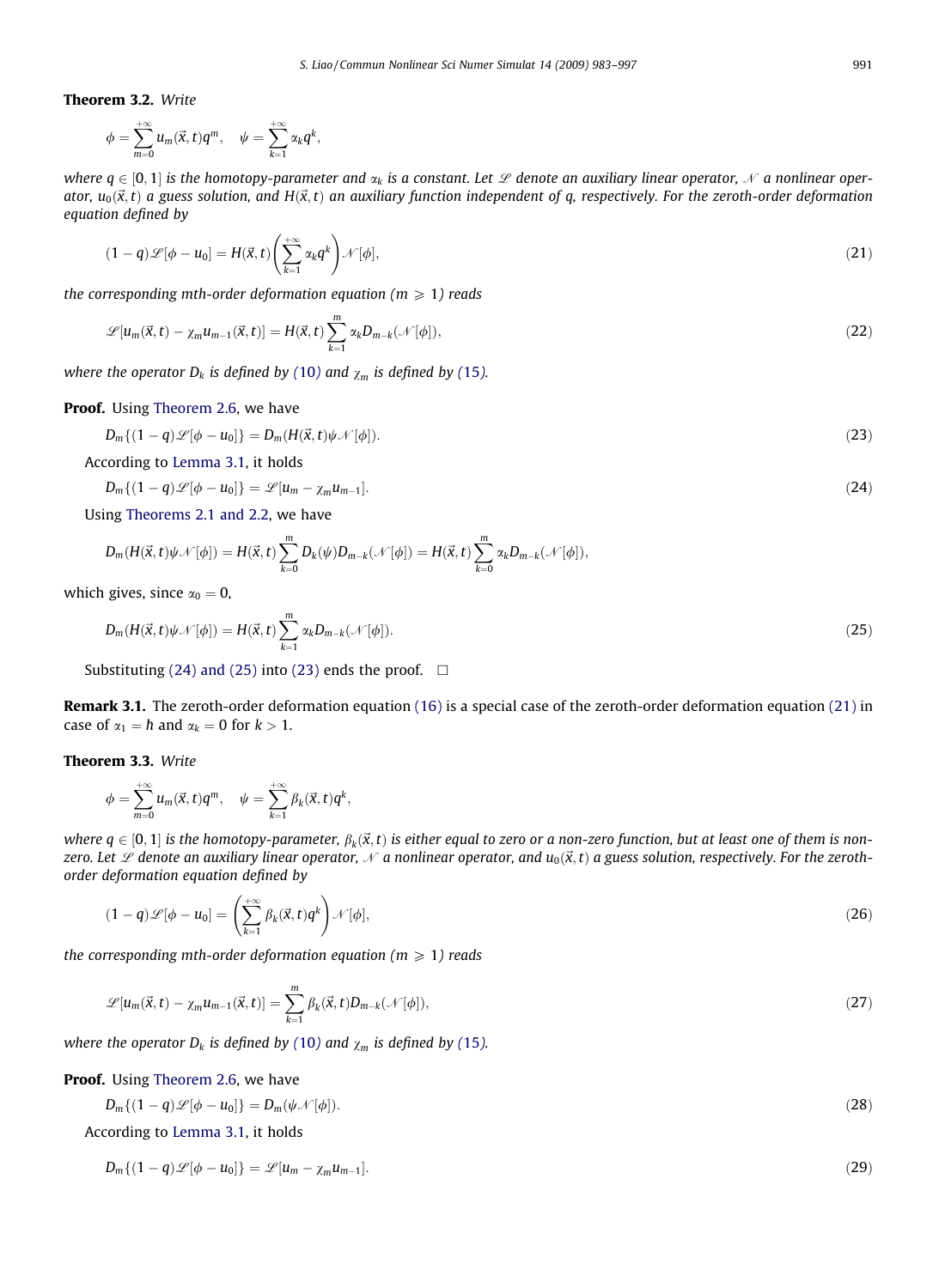Using [Theorems 2.1 and 2.2](#page-4-0), we have

$$
D_m(\psi \mathcal{N}[\phi]) = \sum_{k=0}^m D_k(\psi) D_{m-k}(\mathcal{N}[\phi]) = \sum_{k=0}^m \beta_k(\vec{x},t) D_{m-k}(\mathcal{N}[\phi]),
$$

which gives, since  $\beta_0(\vec{x},t) = 0$ , that

$$
D_m(\psi \mathcal{N}[\phi]) = \sum_{k=1}^m \beta_k(\vec{x}, t) D_{m-k}(\mathcal{N}[\phi]). \tag{30}
$$

Substituting [\(29\) and \(30\)](#page-8-0) into [\(28\)](#page-8-0) ends the proof.  $\Box$ 

Remark 3.2. The zeroth-order deformation equation [\(21\)](#page-8-0) is a special case of the zeroth-order deformation equation [\(26\)](#page-8-0) in case of  $\beta_k(\vec{x},t) = \alpha_k H(\vec{x},t)$  for  $k \geq 1$ .

#### Theorem 3.4. Write

$$
\phi=\sum_{m=0}^{+\infty}u_m(\vec{x},t)q^m, \quad \psi=\sum_{k=1}^{+\infty}\beta_k(\vec{x},t)q^k,
$$

where  $q \in [0, 1]$  is the homotopy-parameter,  $\beta_k(\vec{x}, t)$  is either equal to zero or a non-zero function, but at least one of them is nonzero. Let  $\mathscr L$  denote an auxiliary linear operator,  $\mathscr N$  a nonlinear operator, and  $u_0(\vec x, t)$  a guess solution, respectively. Besides, let  $\mathscr{A}[\phi,\vec{x},t,q]$  be a function of  $\phi,\vec{x},t$  and q, which satisfies

 $\mathscr{A}[\phi, \vec{x}, t, q] = 0$ , when  $q = 0$  and  $q = 1$ .

For the zeroth-order deformation equation defined by

$$
(1-q)\mathscr{L}[\phi - u_0] = \left(\sum_{k=1}^{+\infty} \beta_k(\vec{x},t)q^k\right)\mathscr{N}[\phi] + \mathscr{A}[\phi,\vec{x},t,q],\tag{31}
$$

the corresponding mth-order deformation equation ( $m \geq 1$ ) reads

$$
\mathcal{L}[u_m(\vec{x},t) - \chi_m u_{m-1}(\vec{x},t)] = \sum_{k=1}^m \beta_k(\vec{x},t) D_{m-k}(\mathcal{N}[\phi]) + D_m(\mathcal{A}[\phi,\vec{x},t,q]),\tag{32}
$$

where the operator  $D_k$  is defined by ([10](#page-3-0)) and  $\chi_m$  is defined by ([15](#page-7-0)).

#### Proof. Using [Theorems 2.6 and 2.1](#page-6-0), we have

$$
D_m\{(1-q)\mathscr{L}[\phi-u_0]\}=D_m(\psi\mathscr{N}[\phi])+D_m(\mathscr{A}[\phi,\vec{x},t,q]).
$$
\n(33)

According to [Lemma 3.1,](#page-7-0) it holds

$$
D_m\{(1-q)\mathscr{L}[\phi-u_0]\}=\mathscr{L}[u_m-\chi_m u_{m-1}].\tag{34}
$$

Using [Theorems 2.1 and 2.2](#page-4-0), we have

$$
D_m(\psi \mathcal{N}[\phi]) = \sum_{k=0}^m D_k(\psi) D_{m-k}(\mathcal{N}[\phi]) = \sum_{k=0}^m \beta_k(\vec{x},t) D_{m-k}(\mathcal{N}[\phi]),
$$

which gives, since  $\beta_0(\vec{x},t) = 0$ , that

$$
D_m(\psi \mathcal{N}[\phi]) = \sum_{k=1}^m \beta_k(\vec{x}, t) D_{m-k}(\mathcal{N}[\phi]). \tag{35}
$$

Substituting [\(39\) and \(35\)](#page-10-0) into [\(38\)](#page-10-0) ends the proof.  $\Box$ 

Remark 3.3. The zeroth-order deformation equation [\(26\)](#page-8-0) is a special case of the zeroth-order deformation equation (31) in case of  $\mathcal{A}[\phi, \vec{x}, t, q] = 0$ .

Theorem 3.5. Write

$$
\phi=\sum_{m=0}^{+\infty}u_m(\vec{x},t)q^m,
$$

where  $q \in [0, 1]$  is the homotopy-parameter. Let  $\mathscr L$  denote an auxiliary linear operator,  $\mathscr N$  a nonlinear operator, and  $u_0(\vec x, t)$  a guess solution, respectively. Besides, let  $\mathcal{B}[\phi, \vec{x}, t, q]$  be a function of  $\phi, \vec{x}, t$  and q, which satisfies

$$
\mathscr{B}[\phi, \vec{x}, t, q] = 0, \quad \text{when } q = 0,
$$
  

$$
\mathscr{B}[\phi, \vec{x}, t, q] = \gamma(\vec{x}, t) \mathscr{N}[\phi], \quad \text{when } q = 1,
$$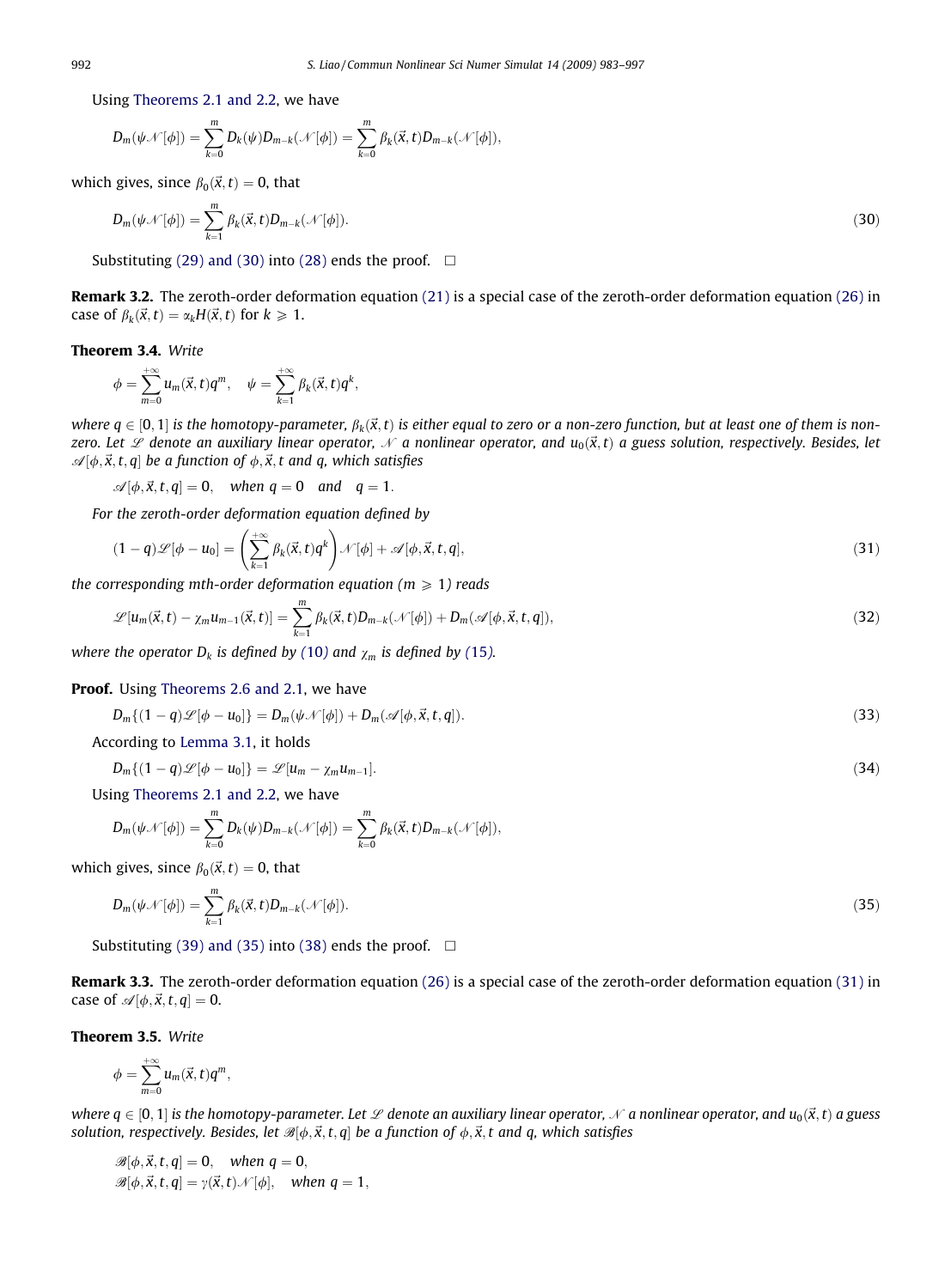<span id="page-10-0"></span>where  $v(\vec{x},t) \neq 0$  is a non-zero function. For the zeroth-order deformation equation defined by

$$
(1-q)\mathscr{L}[\phi - u_0] = \mathscr{B}[\phi, \vec{x}, t, q],\tag{36}
$$

the corresponding mth-order deformation equation (
$$
m \geq 1
$$
) reads

$$
\mathscr{L}[u_m(\vec{x},t) - \chi_m u_{m-1}(\vec{x},t)] = D_m(\mathscr{B}[\phi,\vec{x},t,q]),\tag{37}
$$

where the operator  $D_m$  is defined by ([10](#page-3-0)) and  $\chi_m$  is defined by ([15](#page-7-0)).

Proof. Using [Theorem 2.6](#page-6-0), we have

$$
D_m\{(1-q)\mathscr{L}[\phi-u_0]\} = D_m(\mathscr{B}[\phi,\vec{x},t,q]).
$$
\n(38)

According to [Lemma 3.1](#page-7-0), it holds

$$
D_m\{(1-q)\mathscr{L}[\phi-u_0]\}=\mathscr{L}[u_m-\chi_m u_{m-1}].\tag{39}
$$

This ends the proof.  $\Box$ 

Remark 3.4. Obviously, the zeroth-order deformation equation [\(16\), \(21\), \(26\) and \(31\)](#page-7-0) are special cases of the zeroth-order deformation equation (36). However, up to now, it is unknown which kind of zeroth-order deformation equation is better or best, as discussed in Liao's book [\[21\]](#page-13-0). In most cases, the zeroth-order deformation equation [\(16\)](#page-7-0) can give satisfied homotopyseries solution, if the auxiliary linear operator  $\mathscr L$ , the auxiliary function  $H(\vec x,t)$  and convergence-control parameter  $h$  are properly chosen, as pointed out by Liao [\[21–23,25,60,26\]](#page-13-0) and others [\[28–59\]](#page-13-0).

In most cases, in order to get the high-order deformation equation related to a nonlinear equation  $\mathcal{N}[u] = 0$ , one just needs to calculate the term  $D_k(\mathcal{N}[\phi])$ . This can be easily done by means of the properties of the homotopy-derivatives given in Section 2.

## 4. Examples

In this section, some simple examples are used to show how to apply the theorems given in this article to deduce highorder deformation equations of nonlinear problems.

Example 1. Consider the nonlinear heat transfer problem [\[44\]](#page-13-0):

 $(1 + \epsilon u)u' + u = 0$ ,  $u(0) = 1$ .

Choosing  $\mathscr{L}u = u' + u$  as the auxiliary linear operator, and defining the nonlinear operator

 $\mathcal{N}[\phi] = (1 + \epsilon \phi)\phi' + \phi,$ 

where

 $\phi = \sum_{n=1}^{+\infty}$  $\sum_{k=0} u_k(t)q^k$ 

is a homotopy-series, we construct such a zeroth-order deformation equation

 $(1-q)\mathscr{L}[\phi-u_0(t)]=q\hbar\mathscr{N}[\phi],$ 

subject to the initial condition

 $\phi = 1$ , when  $t = 0$ ,

where  $u_0(t)$  is an initial guess satisfying the initial condition. According to [Theorem 3.1](#page-7-0), the corresponding mth-order deformation equation reads

 $\mathscr{L}[u_m(t) - \chi_m u_{m-1}(t)] = \hbar D_{m-1}(\mathscr{N}[\phi]),$ 

subject to the initial guess

 $u_m(0) = 0.$ 

For this example, using [Theorems 2.1, 2.2 and 2.3](#page-4-0), one has

$$
D_k(\mathcal{N}[\phi]) = D_k(\phi') + D_k(\phi) + \epsilon D_k(\phi \phi') = u'_k + u_k + \epsilon \sum_{n=0}^k u_{k-n} u'_n.
$$

The corresponding homotopy-series solution is given by

$$
u(t)=\sum_{k=0}^{+\infty}u_k(t),
$$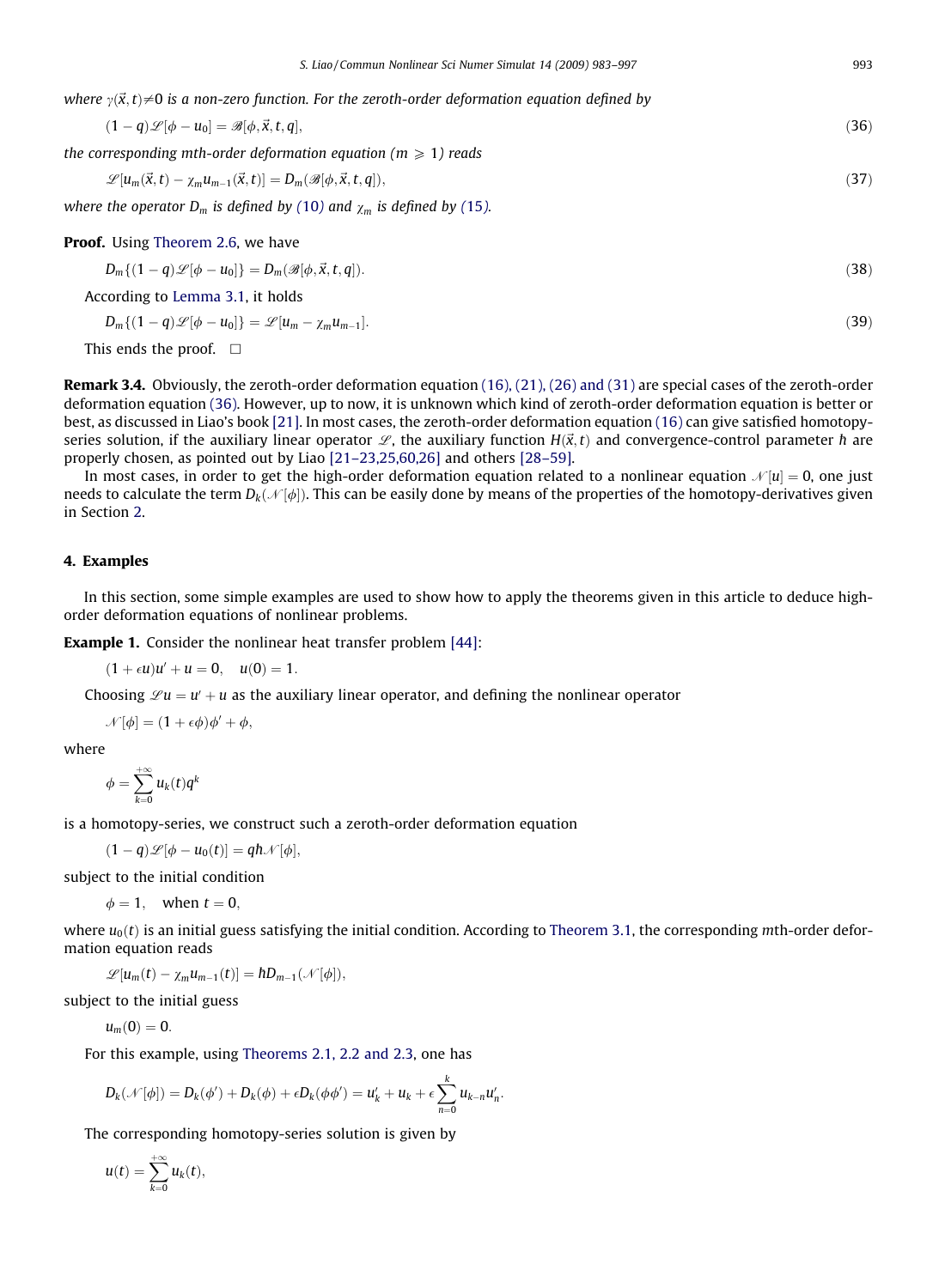which is convergent for any physical parameter  $0 \leqslant \epsilon < +\infty$  if one chooses the convergence-control parameter  $\hbar = -(1+\epsilon)^{-1}.$  For details, please refer to Abbasbandy [\[44\]](#page-13-0).

### **Example 2.** Consider the nonlinear oscillation equation [\[26\]](#page-13-0):

$$
u''(t) + \lambda u(t) + \epsilon u^3(t) = 0, \quad u(0) = 1, \quad u'(0) = 0.
$$

Let  $\omega$  denote the unknown frequency of the solution. Write  $\tau = \omega t$ , the above equation becomes

$$
\omega^2 u''(\tau) + \lambda u(\tau) + \epsilon u^3(\tau) = 0, \quad u(0) = 1, \quad u'(0) = 0.
$$

Define

$$
\mathcal{N}[\phi,\Omega] = \Omega^2 \phi'' + \lambda \phi + \epsilon \phi^3,
$$

where the prime denotes the differentiation with respect to  $\tau$ , and

$$
\phi = \sum_{k=0}^{+\infty} u_k(t) q^k, \quad \Omega = \sum_{k=0}^{+\infty} \omega_k q^k
$$

are two homotopy-series. Choosing the auxiliary linear operator

 $\mathscr{L}u = u'' + u$ .

we construct the following zeroth-order deformation equation

 $\mathcal{A}(\mathbb{1}-q)\mathscr{L}[\phi-u_0]=q\hbar\mathscr{N}[\phi,\Omega],\quad q\in[0,1],$ 

subject to the initial conditions

 $\phi = 1, \quad \phi' = 0, \quad \text{at } t = 0,$ 

where  $u_0(t)$  is an initial guess satisfying the initial conditions. According to [Theorem 3.1](#page-7-0), the corresponding high-order deformation equation reads

$$
\mathscr{L}[u_m(\tau)-\chi_mu_{m-1}(\tau)]=\hbar D_{m-1}(\mathscr{N}[\phi,\Omega]),
$$

subject to the initial conditions

$$
u_m(0) = 0, \quad u'_m(0) = 0.
$$

In this case, using [Theorems 2.1–2.3](#page-4-0), and Molabahrami and Khani's Theorem, we have

$$
D_k(\mathcal{N}[\phi,\Omega])=D_k(\Omega^2\phi'')+\lambda D_k(\phi)+\epsilon D_k(\phi^3)=\sum\nolimits_{i=0}^k u''_{k-i}\sum_{j=0}^i\omega_{i-j}\omega_j+\lambda u_k+\epsilon\sum_{i=0}^k u_{k-i}\sum_{j=0}^i u_{i-j}u_j.
$$

The corresponding homotopy-series solutions are given by

$$
u(t) = \sum_{k=0}^{+\infty} u_k(\omega t), \quad \omega = \sum_{k=0}^{+\infty} \omega_k,
$$

which are convergent if the convergence-control parameter h is chosen properly. For example, when  $\lambda = 0$ , the homotopyseries solutions are convergent for any a physical parameter  $0\leqslant \epsilon<+\infty$  by using  $\hbar=-(1+\epsilon)^{-1}.$  For details, please refer to Liao and Tan [\[26\].](#page-13-0)

#### 5. Discussions

The introduction of the convergence-control parameter  $\hbar$  greatly improves the early homotopy analysis method. It is the convergence-control parameter h that provides us, for the first time, a simple way to ensure the convergence of series solution of nonlinear problems. Different from all previous analytic methods, one can ensure the convergence of series solution of strongly nonlinear problems by means of choosing a proper value of the convergence-control parameter ħ. This is an obvious advantage of the HAM. Besides, unlike all perturbation and previous non-perturbation methods, the HAM provides us with great freedom to choose proper base functions so as to give better approximations of nonlinear problems. Note that [\(16\)](#page-7-0) can be rewritten as

$$
(1-q)\hat{\mathscr{L}}[\phi - u_0] = q\mathscr{N}[\phi],\tag{40}
$$

where

$$
\hat{\mathscr{L}} = \frac{\mathscr{L}}{\hbar H(\vec{x}, t)}
$$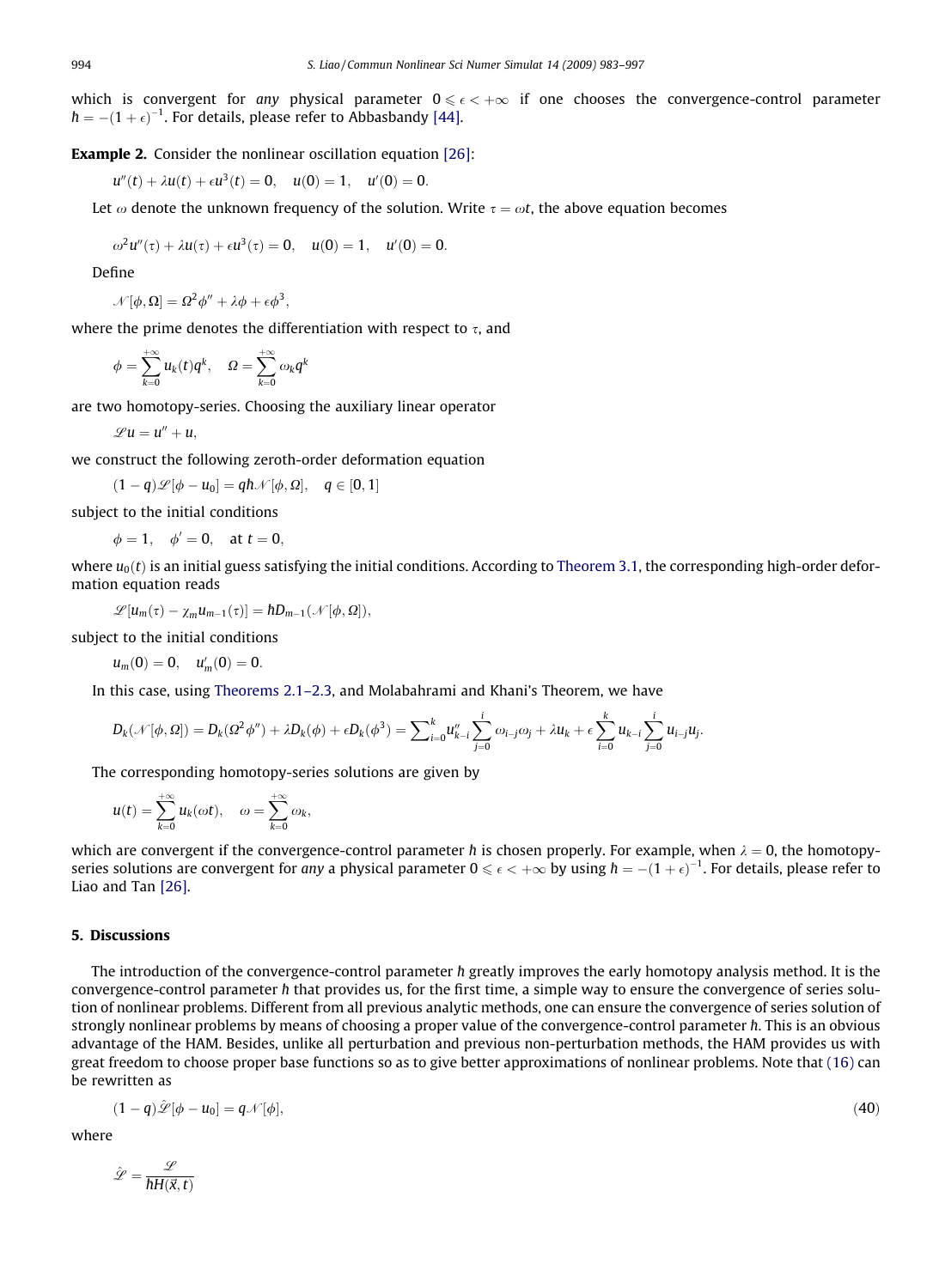can be regarded as a auxiliary linear operator, too. The above expression opens out that, in the frame of the late HAM, the auxiliary linear operator is chosen in several steps: a basic linear operator is first chosen, then an auxiliary function is deter-mined due to the rule of solution expression suggested by Liao [\[21\],](#page-13-0) and finally the convergence-control parameter  $\hbar$  is determined to ensure the convergence of the homotopy-series solution. In fact, the zeroth-order deformation equations [\(21\), \(26\),](#page-8-0) [\(31\) and \(36\)](#page-8-0) are obtained by generalizing the concept of convergence-control parameter  $\hbar$ . Define the vector

$$
\vec{\alpha} = \{\alpha_1, \alpha_2, \alpha_3, \ldots\}.
$$

Obviously, the vector  $\vec{\alpha}$  in the zeroth-order deformation equation [\(21\)](#page-8-0) is a kind of generalization of the convergence-con-trol parameter h in Eq. [\(16\),](#page-7-0) and thus is called *the convergence-control vector.* Similarly, the vector

$$
\vec{\beta} = {\beta_1(\vec{x},t), \beta_2(\vec{x},t), \beta_3(\vec{x},t), \ldots}
$$

in Eqs. [\(26\) and \(31\)](#page-8-0) is a further generalization of the so-called convergence-control vector  $\vec{\alpha}$  in Eq. [\(21\)](#page-8-0). Similarly, by properly choosing the convergence-control vectors  $\vec{\alpha}$  or  $\vec{\beta}$ , one can ensure the convergence of the homotopy-series solutions of Eqs. [\(26\), \(31\), and \(36\).](#page-8-0) For the zeroth-order deformation equation [\(16\),](#page-7-0) Liao suggested to choose a proper value of  $\hbar$  by plotting the so-called h-curves. Let  $\delta(\vec{x},t)$  denote the residual error of the mth-order homotopy-series approximation, and  $\Delta = \int \int \delta^2(\vec{x}, t) dV$  dt denote the integral of the residual error. Plotting the curves of  $\Delta \sim \hbar$ , it is straightforward to find a region of  $\hbar$  in which  $\varLambda$  decreases to zero as the order of approximation increases. Then, a convergent homotopy-series solution is obtained by choosing a value in this region. For the zeroth-order deformation equation [\(21\),](#page-8-0) Marinca [\[65\]](#page-14-0) currently proposed an interesting approach to determine the convergence-control vector  $\vec{\alpha}$  by minimizing the residual error. Obviously, some rigorous mathematical theorems are urgently needed to find the best convergence-control parameter h for [\(16\),](#page-7-0) the best convergence-control vector  $\vec{\alpha}$  for [\(21\)](#page-8-0) and the best convergence-control vector  $\vec{\beta}$  for [\(26\) and \(31\)](#page-8-0), respectively.

Obviously, the various types of the zeroth-order deformation equations such as [\(16\), \(21\), \(26\), \(31\) and \(36\)](#page-7-0) provide us great freedom and flexibility to apply the HAM. Besides, for each type of these zeroth-order deformation equations, one has great freedom and flexibility to choose the auxiliary linear operator  $\mathcal{L}$ : even the order of  $\mathcal{L}$  can be different from original nonlinear problems, as shown by Liao and Tan [\[26\]](#page-13-0), who illustrated that a 2nd-order nonlinear PDE can be replaced by an infinite number of 4th or 6th-order linear PDEs. Such kind of freedom and flexibility greatly simplifies the resolving of complicated nonlinear equations. By means of the HAM, a nonlinear ODE is often replaced by an infinite number of linear ODEs, and a nonlinear PDE can be transferred into an infinite number of linear ODEs. Besides, a nonlinear differential equation with variable coefficients can be replaced by an infinite number of linear differential equations with constant coefficients. Certainly, this kind of freedom and flexibility increases the possibility of finding satisfactory series solution of a given nonlinear problem. However, it also enhances the difficulties in applying and learning it. Up to now, it is even unknown whether or not there exists the best auxiliary linear operator and the best zeroth-order deformation equation for a nonlinear equation which has at least one solution. To simplify the applications of the HAM, Liao [\[21\]](#page-13-0) suggested some rules, i.e. the rule of solution expression, the rule of solution existence, and the rule of ergodicity for coefficient of homotopy-series solution. Obviously, some rigorous mathematical theorems are urgently needed to choose the auxiliary linear operators.

The freedom and flexibility in the choose of the auxiliary linear operator  $\mathscr L$  in the zeroth-order deformation equation can be used to develop some new numerical techniques for strongly nonlinear problems. For example, the so-called ''general boundary element method" [\[70–73\]](#page-14-0), which is based on the HAM, gives accurate convergent results of the viscous driven flows (governed by the exact Navier–Stokes equations) in a square cavity with the high Reynolds number  $Re = 7500$ , as shown by Zhao and Liao [\[74\]](#page-14-0). Currently, Wu and Cheung [\[49\]](#page-13-0) applied the HAM to give an explicit numerical approach for Riemann problems related to nonlinear shallow water equations. All of these illustrate the great potential of the HAM combined with traditional numerical techniques.

The zeroth-order deformation equations [\(21\), \(26\), \(31\) and \(36\)](#page-8-0) are rather general. Using them, Liao [\[21\]](#page-13-0) proved that the HAM logically contains other previous non-perturbation methods, such as Lyapunov's artificial small parameter method [\[13\]](#page-13-0), the  $\delta$ -expansion method [\[14,15\]](#page-13-0) and Adomian's decomposition method [\[16–19\].](#page-13-0) Thus, the HAM unifies the previous non-perturbation methods. Besides, the so-called ''homotopy perturbation method" [\[67,68\]](#page-14-0) (proposed in 1998) is exactly the same as the early homotopy analysis method (proposed in 1992) and is a special case of the late homotopy analysis method in case of  $\hbar=-1$ , as illustrated by Abbasbandy [\[44\]](#page-13-0) and proved by Sajid et al. [\[46,69\]](#page-13-0) in general. Indeed, Dr. He [\[67,68\]](#page-14-0) simply copied Liao's idea of the early HAM, and his so-called ''homotopy perturbation method" proposed in 1998 (6 year later) ''has nothing new except its name", as pointed out by Hayat and Sajid [\[46,69\].](#page-13-0)

Frankly speaking, the HAM is a method for the time of computer: without high-performance computer and symbolic computation software such as Mathematica, maple and so on, it is impossible to solve high-order deformation equations quickly so as to get approximations at high enough order. Without computer and symbolic computation software, it is also impossible to choose a proper value of the convergence-control parameter  $\hbar$  by means of analyzing the high-order approximations. It is true that expressions given by the HAM are often lengthy and thus can be hardly expressed on only one page. However, by means of computer and symbolic computation software, it often needs only a few seconds to calculate these lengthy results! Note that, one needs much more time to calculate a traditional '' analytic" expression in a length of half page by means of a traditional computational tool such as a slide rule. So, if we regard keyboard of computer as a pen, hard disk as papers, and CPU as a slide rule, we can calculate lengthy ''analytic" expressions given by the HAM in a few seconds by means of a computer ! So, it seems that the traditional concept ''analytic solution", which was formed hundreds year ago in the time of slide rule, should be modified in the time of computer that has changed our life completely.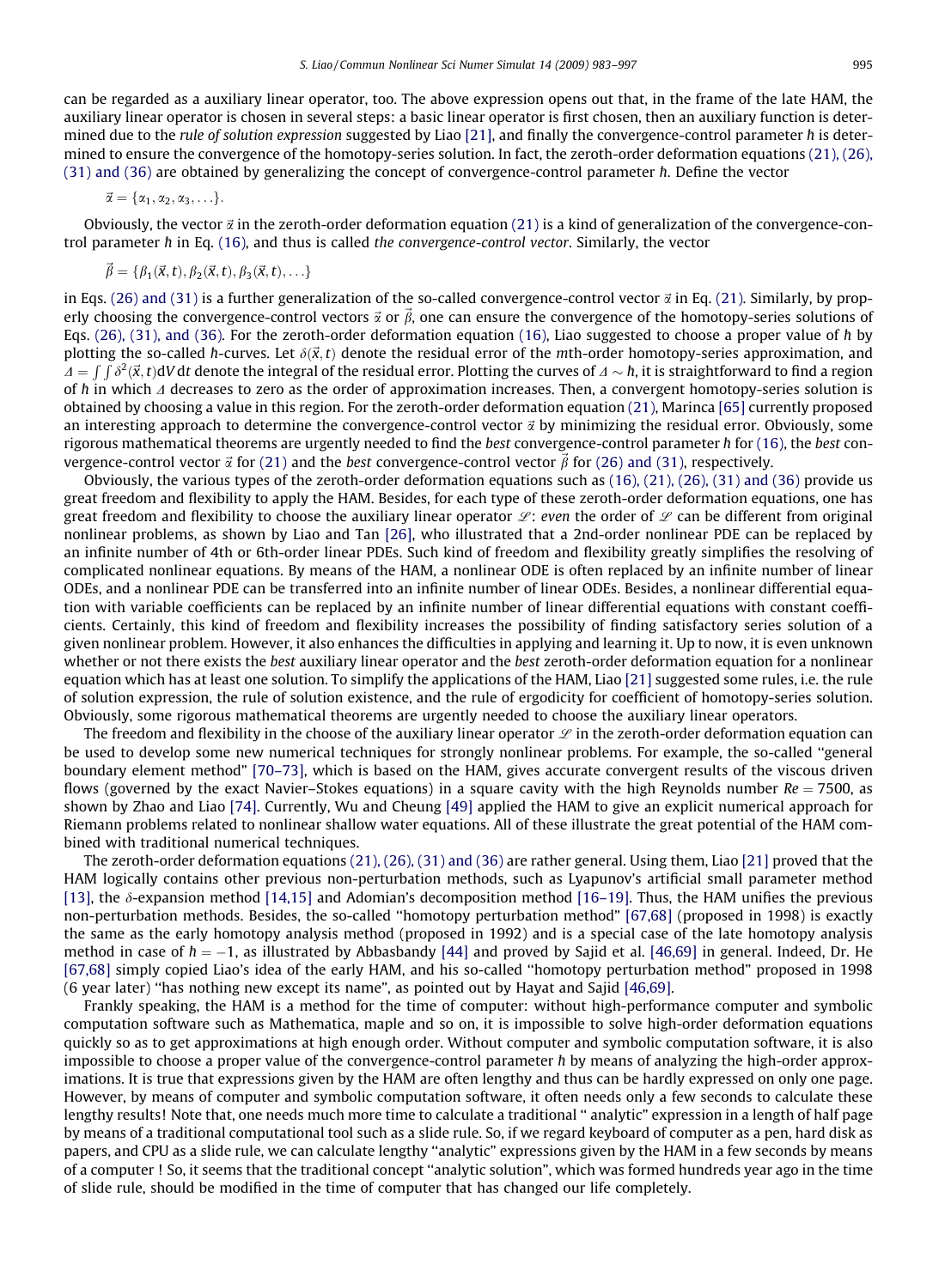<span id="page-13-0"></span>Finally, according to our experience, it seems that, as long as a nonlinear equation has at least one solution, then one can always construct a kind of zeroth-order deformation equation to get convergent homotopy-series solution. However, hundreds of successful examples is not better than a rigorous mathematical proof. So, to end this article, we give here such a hypothesis:

Hypothesis 1. If a nonlinear equation has at least one solution, then there exists at least one zeroth-order deformation equation such that its homotopy-series solution converges to the solution of the original nonlinear equation.

#### Acknowledgements

Thanks to Prof. Pradeep Siddheshwar, Department of Mathematics, Bangalore University, India, for his valuable suggestion of renaming  $\hbar$  as the convergence-control parameter. This work is supported by National Natural Science Foundation of China (Approve No. 10572095).

# References

- [1] Krylov N, Bogoliubov NN. Introduction to nonlinear mechanics. Princeton (NJ): Princeton University Press; 1947.
- [2] Bogoliubov NN, Mitropolsky YA. Asymptotic methods in the theory of nonlinear oscillations. New York: Gordon and Breach; 1961.
- [3] Cole JD. Perturbation methods in applied mathematics. Waltham (MA): Blaisdell Publishing Company; 1968.
- [4] Nayfeh AH. Perturbation methods. New York: John Wiley & Sons; 1973.
- [5] Von Dyke M. Perturbation methods in fluid mechanics. Stanford (CA): The Parabolic Press; 1975.
- [6] Mickens RE. An introduction to nonlinear oscillations. Cambridge: Cambridge University Press; 1981.
- [7] Nayfeh AH. Introduction to perturbation techniques. New York: John Wiley & Sons; 1981.
- [8] Nayfeh AH. Problems in perturbation. New York: John Wiley & Sons; 1985.
- [9] Lagerstrom PA. Matched asymptotic expansions: ideas and techniques of applied mathematical sciences, vol. 76. New York: Springer-Verlag; 1988.
- [10] Murdock JA. Perturbations: theory and methods. New York: John Wiley & Sons; 1991.
- [11] Hinch EJ. Perturbation methods. Cambridge Texts in Applied Mathematics. Cambridge: Cambridge University Press; 1991.
- [12] Nayfeh AH. Perturbation methods. New York: John Wiley & Sons; 2000.
- [13] Lyapunov AM (1892) General problem on stability of motion. Taylor & Francis, London; 1992 [English translation].
- [14] Karmishin AV, Zhukov AT, Kolosov VG. Methods of dynamics calculation and testing for thin-walled structures. Moscow: Mashinostroyenie; 1990 [in Russian].
- [15] Awrejcewicz J, Andrianov IV, Manevitch LI. Asymptotic Approaches in Nonlinear Dynamics. Berlin: Springer-Verlag; 1998.<br>[16] Adomian G. Nonlinear stochastic differential equations. J Math Anal Appl 1976;55:441–52.
- 
- [17] Rach R. On the Adomian method and comparisons with Picard's method. J Math Anal Appl 1984;10:139–59.
- [18] Adomian G, Adomian GE. A global method for solution of complex systems. Math Model 1984;5:521–68.
- [19] Adomian G. A review of the decomposition method and some recent results for nonlinear equations. Comp and Math Appl 1991;21:101–27.
- [20] Liao SJ. The proposed homotopy analysis technique for the solution of nonlinear problems. PhD thesis, Shanghai Jiao Tong University; 1992.
- [21] Liao SJ. Beyond perturbation: introduction to the homotopy analysis method. Boca Raton: Chapman & Hall/CRC Press; 2003.
- [22] Liao SJ. A kind of approximate solution technique which does not depend upon small parameters (II): an application in fluid mechanics. Int J Non-Linear Mech 1997;32:815–22.
- [23] Liao SJ. An explicit, totally analytic approximation of Blasius viscous flow problems. Int J Non-Linear Mech 1999;34(4):759–78.
- [24] Liao SJ. A uniformly valid analytic solution of 2D viscous flow past a semi-infinite flat plate. J Fluid Mech 1999;385:101–28.
- [25] Liao SJ. On the homotopy analysis method for nonlinear problems. Appl Math Comput 2004;147:499–513.
- [26] Liao SJ, Tan Y. A general approach to obtain series solutions of nonlinear differential equations. Stud Appl Math 2007;119:297–355.
- [27] Liao SJ. Beyond perturbation: a review on the basic ideas of the homotopy analysis method and its applications. Adv Mech 2008;38(1):1–34 [in Chinese].
- [28] Hayat T, Javed T, Sajid M. Analytic solution for rotating flow and heat transfer analysis of a third-grade fluid. Acta Mech 2007;191:219–29.
- [29] Hayat T, Khan M, Sajid M, Asghar S. Rotating flow of a third grade fluid in a porous space with hall current. Nonlinear Dyn 2007;49:83–91.
- [30] Hayat T, Sajid M. On analytic solution for thin film flow of a forth grade fluid down a vertical cylinder. Phys Lett A 2007;361:316–22.
- [31] Hayat T, Sajid M. Analytic solution for axisymmetric flow and heat transfer of a second grade fluid past a stretching sheet. Int J Heat Mass Transf 2007;50:75–84.
- [32] Hayat T, Abbas Z, Sajid M, Asghar S. The influence of thermal radiation on MHD flow of a second grade fluid. Int J Heat Mass Transf 2007;50:931–41.
- [33] Hayat T, Sajid M. Homotopy analysis of MHD boundary layer flow of an upper-convected Maxwell fluid. Int J Eng Sci 2007(45):393–401.
- [34] Hayat T, Ahmed N, Sajid M, Asghar S. On the MHD flow of a second grade fluid in a porous channel. Comp Math Appl 2007;54:407–14.
- [35] Hayat T, Khan M, Ayub M. The effect of the slip condition on flows of an Oldroyd 6-constant fluid. J Comput Appl 2007;202:402–13.
- [36] Sajid M, Siddiqui, A, Hayat, T. Wire coating analysis using MHD Oldroyd 8-constant fluid. Int J Eng Sci 2007;45:381–92.
- [37] Sajid M, Hayat T, Asghar S. Non-similar analytic solution for MHD flow and heat transfer in a third-order fluid over a stretching sheet. Int J Heat Mass Transf 2007;50:1723–36.
- [38] Sajid M, Hayat T, Asghar S. Non-similar solution for the axisymmetric flow of a third-grade fluid over radially stretching sheet. Acta Mech 2007;189:193–205.
- [39] Abbasbandy S. Soliton solutions for the 5th-order KdV equation with the homotopy analysis method. Nonlinear Dyn 2008;51:83–7.
- [40] Abbasbandy S. The application of the homotopy analysis method to solve a generalized Hirota–Satsuma coupled KdV equation. Phys Lett A 2007;361:478–83.
- [41] LiuYP, Li ZB. The homotopy analysis method for approximating the solution of the modified Korteweg-de Vries equation. Chaos, Solitons and Fractals. [online].
- [42] Zou L, Zong Z, Wang Z, He L. Solving the discrete KdV equation with homotopy analysis method. Phys. Lett. A.
- [43] Song L, Zhang HQ. Application of homotopy analysis method to fractional KdV–Burgers–Kuramoto equation. Phys Lett A 2007;367:88–94.
- [44] Abbasbandy S. The application of the homotopy analysis method to nonlinear equations arising in heat transfer. Phys Lett A 2006;360:109–13.
- [45] Abbasbandy S. Homotopy analysis method for heat radiation equations. Int Commun Heat Mass Transf 2007;34:380–7.
- [46] Sajid M, Hayat T. Comparison of HAM and HPM methods for nonlinear heat conduction and convection equations. Nonlinear Anal: Real World Appl, [doi:10.1016/j.nonrwa.2007.08.007](http://dx.doi.org/10.1016/j.nonrwa.2007.08.007) [online].
- [47] Zhu SP. An exact and explicit solution for the valuation of American put options. Quantitative Finance 2006;6:229–42.
- [48] Zhu SP. A closed-form analytical solution for the valuation of convertible bonds with constant dividend yield. Anziam J 2006;47:477–94.
- [49] Wu Y, Cheung KF. Explicit solution to the exact Riemann problems and application in nonlinear shallow water equations. Int J Numer Meth Fluids, [doi:10.1002/fld.1696](http://dx.doi.org/10.1002/fld.1696) [online].